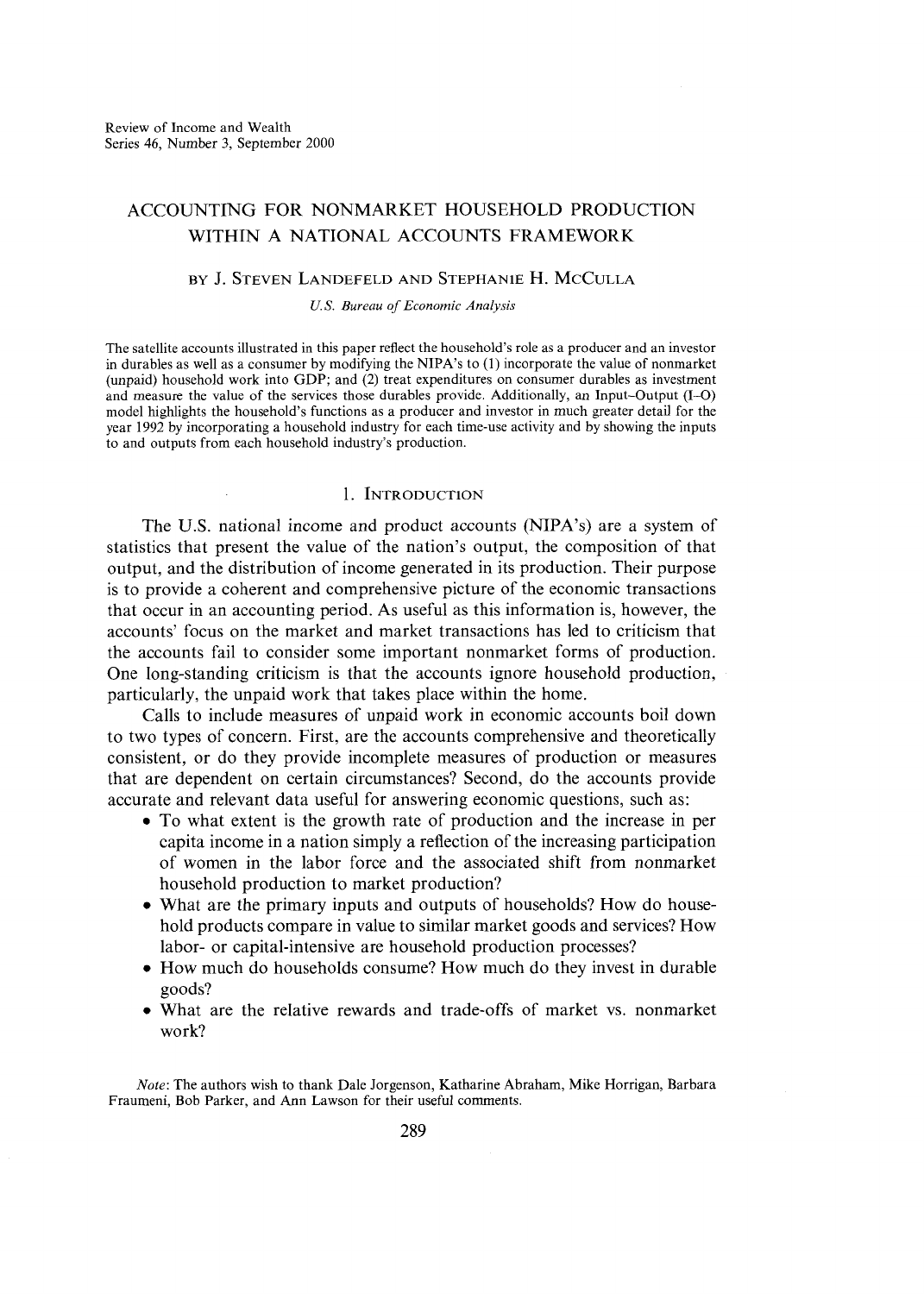Satellite accounts such as the ones presented in this paper can provide the information necessary for the consideration of these questions. Comparable satellite accounts in other nations, and more thoroughly developed satellite accounts in the U.S., would also allow consideration of other policy-relevant questions such as:

- How much of the rapid growth in output and productivity in the Asian "Tigers" and other newly developing economies, featured in the current debate on competitiveness, is the result of a shift from subsistence and household production to market production?
- How much of the difference in GDP per capita between developed and less-developed nations is a reflection of differences in the proportions of nonmarket work in the economies being compared?
- To what extent are economic growth, unemployment, and family-carerelated policies influenced by the fact that they are often viewed in the context of market-only output measures?
- Is the value of goods and services produced within the home significant enough to warrant policies that facilitate or even encourage persons to remain outside of the paid labor market?

## 1.1. *Background*

As early as the first construction and implementation of national income and product accounts, economic accountants have been concerned with the conceptual inconsistencies that can result from the exclusion of nonmarket, or unpaid, household production from the national economic accounts.

One of the consequences is illustrated by the textbook example of a cook or housekeeper who marries her (his) employer. Before the marriage, the cook's output and income are counted and included in gross domestic product (GDP) and gross domestic income (GDI). After the marriage, the same output is excluded and GDP and GDI fall. Two problems are illustrated by this example. The first is the inconsistency of GDP as a measure of economic activity. In this example, the measure of economic activity is affected by changes in institutional arrangements even though the true level of that activity has probably not changed. The second problem, related to the first, refers to the usefulness of GDP for analytical purposes. Since GDP is generally limited to market transactions, the usefulness of GDP as a measure of economic activity and growth is reduced.

These measurement issues have long been recognized as problematic in less developed economies, where a shift from subsistence to market production can result in an overstatement of recorded growth as measured by conventional estimates of GDP. More recently, these problems have arisen in Russia and Eastern Europe, as the shift from market production to black-market and nonmarket production has overstated the decline in recorded GDP for these countries.'

<sup>&#</sup>x27;At least part of the problem for these countries is the absence of source data to measure blackmarket activity. The NIPA's do cover and attempt to measure economic activity that is not reported to tax and other authorities. The exclusion of illegal activities is limited to criminal activities such as transactions involving illegal drugs, racketeering, and prostitution.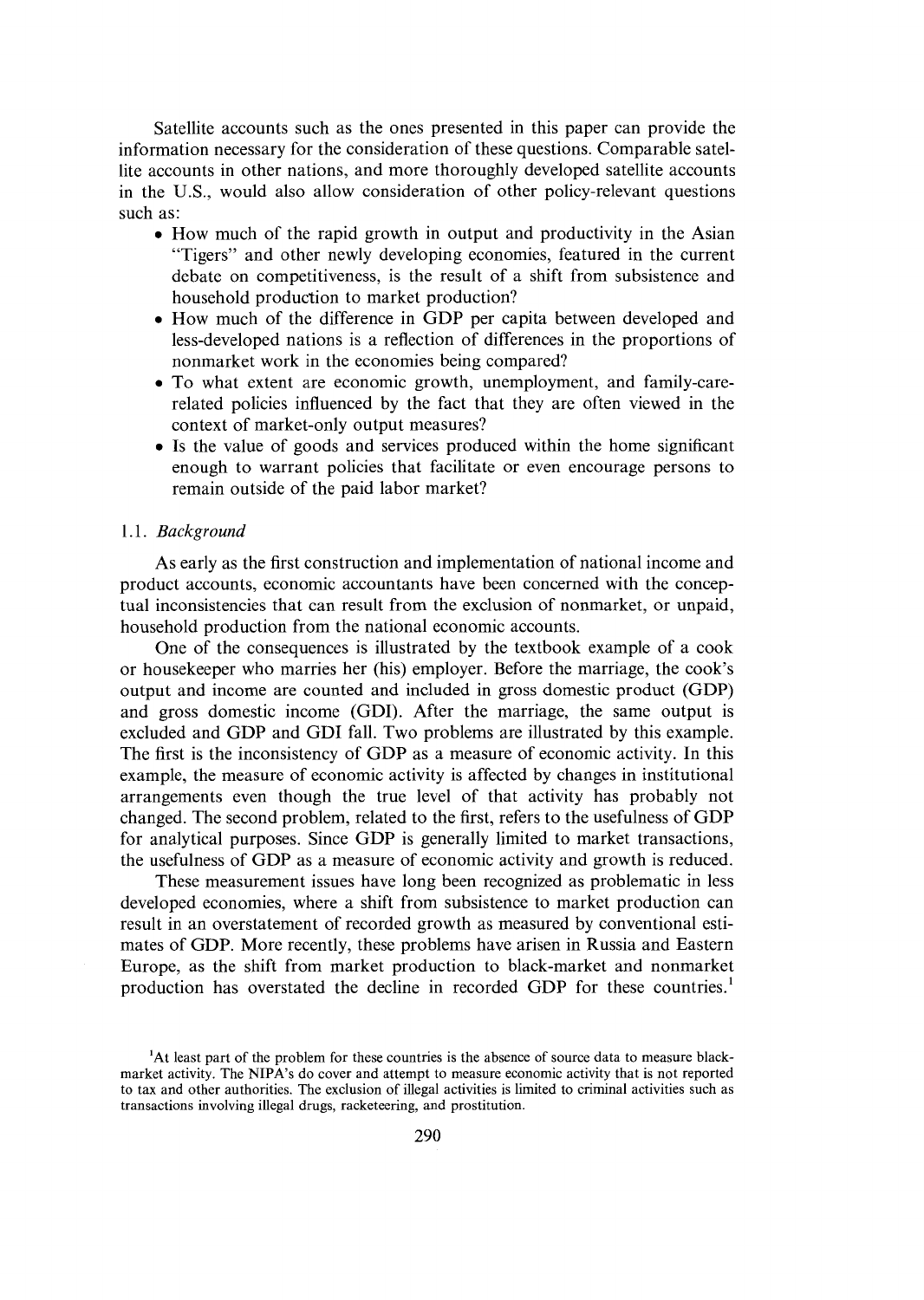Similar problems arise in developed economies. The adjusted measures presented here suggest that in the United States, the growth in real GDP during the post-WWII era has been overstated as female labor force participation has nearly doubled from 31 percent in 1946 to 60 percent in 1997, with a related shift from home-produced to market-produced goods and services. The exclusion of nonmarket household production can also distort comparisons of output across nations: In less developed countries, a larger proportion of total production takes place within the home. If this unpaid work is not counted in both developed and undeveloped countries, the gap between measures of their output will be overstated.

The exclusion of household production from national accounts has occurred, in part, as a result of the difficulties encountered by economic accountants as they move from measuring market output to measuring nonmarket output. While accountants have clearly recognized the inconsistencies arising from the marketbased boundary placed on the accounts, they have also doubted the ability of the tools they had at their disposal to develop a more complete accounting for economic activity. They worried that broadening the accounts would essentially be trading off an incomplete, but useful, tool for a broader, but significantly less useful, tool.

Although the debate about the valuation of household work in the national income accounting literature has been long-lived, it received much wider interest among economists and the general public during the 1970s when there was a surge of interest in social or welfare accounting. From this perspective, including measures of unpaid work was just one of several steps necessary to make GDP a better measure of welfare, and there were various attempts around this time to adjust GDP accordingly.' However, the application of the accounts to welfare analysis only increases the measurement difficulties noted above, and while these landmark studies provoked much debate and taught a useful lesson to economic students about the positive and negative externalities associated with GDP growth, their direct usefulness was limited by the seemingly endless scope, the range of uncertainty, and the degree of subjectivity involved.

In the 1980s, several groups advanced the argument that the accounts' exclusion of nonmarket household production obscures or even ignores the importance of women to the economy and therefore results in policies that neglect, ignore, or even damage the status of women in society. Though this argument has received increasing international attention in recent years, both the international System of National Accounts (SNA) and the NIPA's have a limited view of the production of households, primarily because the concept of production in the accounts has been inextricably linked to outputs of a type that can

<sup>&</sup>lt;sup>2</sup>Richard and Nancy Ruggles (1970), John Kendrick (1976), Robert Eisner (1989), Dale Jorgenson and Barbara Fraumeni (1989), and a number of others developed expanded sets of national accounts that included a broader range of economic activities than the existing NIPA's. Other researchers went well beyond these expanded economic accounts to develop social welfare measures. One of the most important of these studies was the one by James Tobin and William Nordhaus (1973), which developed a measure of "Net Economic Welfare." This measure attempted to adjust the NIPA's to account for changes in leisure time, the disamenities of urbanization, the exhaustion of natural resources, the impact of population growth and other aspects of changes in welfare to produce indicators of economic well-being.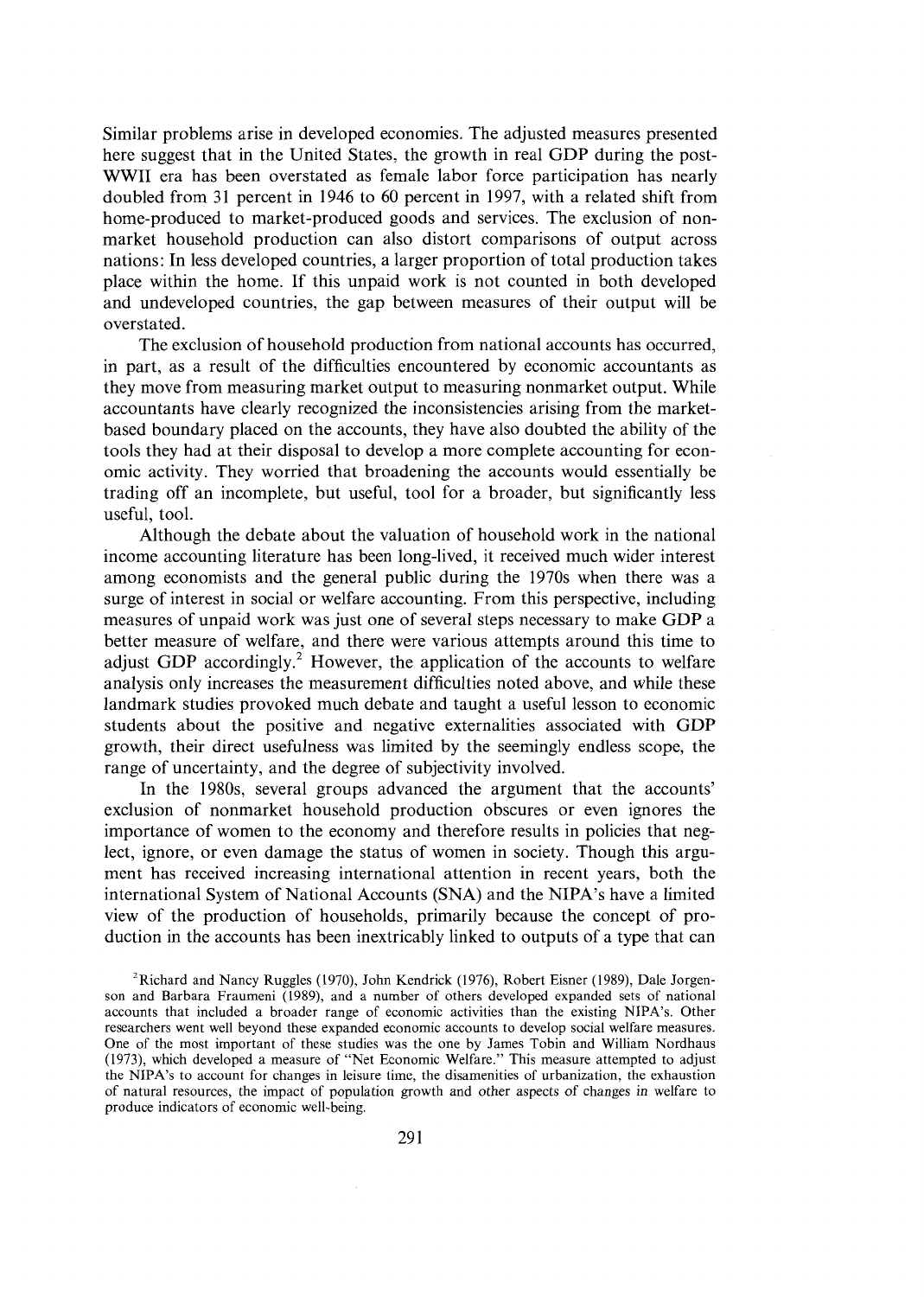be delivered or provided to other institutional units.<sup>3</sup> In other words, the concept of production has been linked to the concept of a market where that output can be traded. While it is clear that households do produce goods and services, this production is not typically traded in the market, and has therefore been excluded from the accounts.

# 1.2. *Structural Features of a Satellite Account for Nonmarket Household Production*

The 1993 SNA suggested that the use of supplemental, or satellite, accounts could resolve the long-standing debate between those suggesting a broader production boundary and those insisting upon strict adherence to a market boundary. Such accounts can be used to explore statistical methods and estimates that would introduce undue complexity or uncertainty in the conventional accounts. To the extent that they build upon the existing accounts and are consistent with them, satellite accounts have the advantage that they can be used in conjunction with the many related accounts and sub-accounts in the NIPAs.

A satellite account can do two things: highlight or provide more detail on the transactions occurring in a given sector (such as an account showing detail on the transportation industry), or change the concepts underlying the accounts, perhaps by adjusting the production boundary (such as by treating R&D expenditures or natural resources as capital assets) or by using alternative valuation methods (such as illustrated in BEA's Integrated Economic and Environmental Satellite Accounts). A satellite account for nonmarket household production can do both. First, it can show greater detail than the existing accounts on the marketed output of households. Second, it can extend the definition of production to include the nonmarket production of households.

#### *1.3. Conceptual Basis*

Before a satellite account can be constructed, its conceptual basis, or purpose, must be established, as this will guide the successive decisions about the account. Should the satellite account follow the lead of existing accounts and focus on the market-like production activities occurring within the home? Or should the account reflect the welfare produced within the home?

National income accountants have not been inclined—even in concept—to support the development of welfare-based accounts. In the few satellite accounts that have been constructed thus far, national income accountants have focused instead on the construction of market-based satellite accounts that are consistent with, but supplement and extend, existing accounts.

<sup>&</sup>lt;sup>3</sup>In 1985, the United Nations International Women's Conference called for the unremunerated contributions of women to be recorded in national accounts; the 1995 conference reiterated and strengthened that call. In 1988, former New Zealand Parliament member Marilyn Waring published *If Women Counted*, a book that seeks to reverse the "invisibility, inaccuracy, and damage" of women in traditional economic theory, partly by calling for the inclusion of women's work in traditional economic accounting systems. In 1993, Congresswoman Collins introduced a bill in the U.S. House of Representatives that called for the conduct of time-use surveys of unpaid work, calculation of its value, and its inclusion in GDP.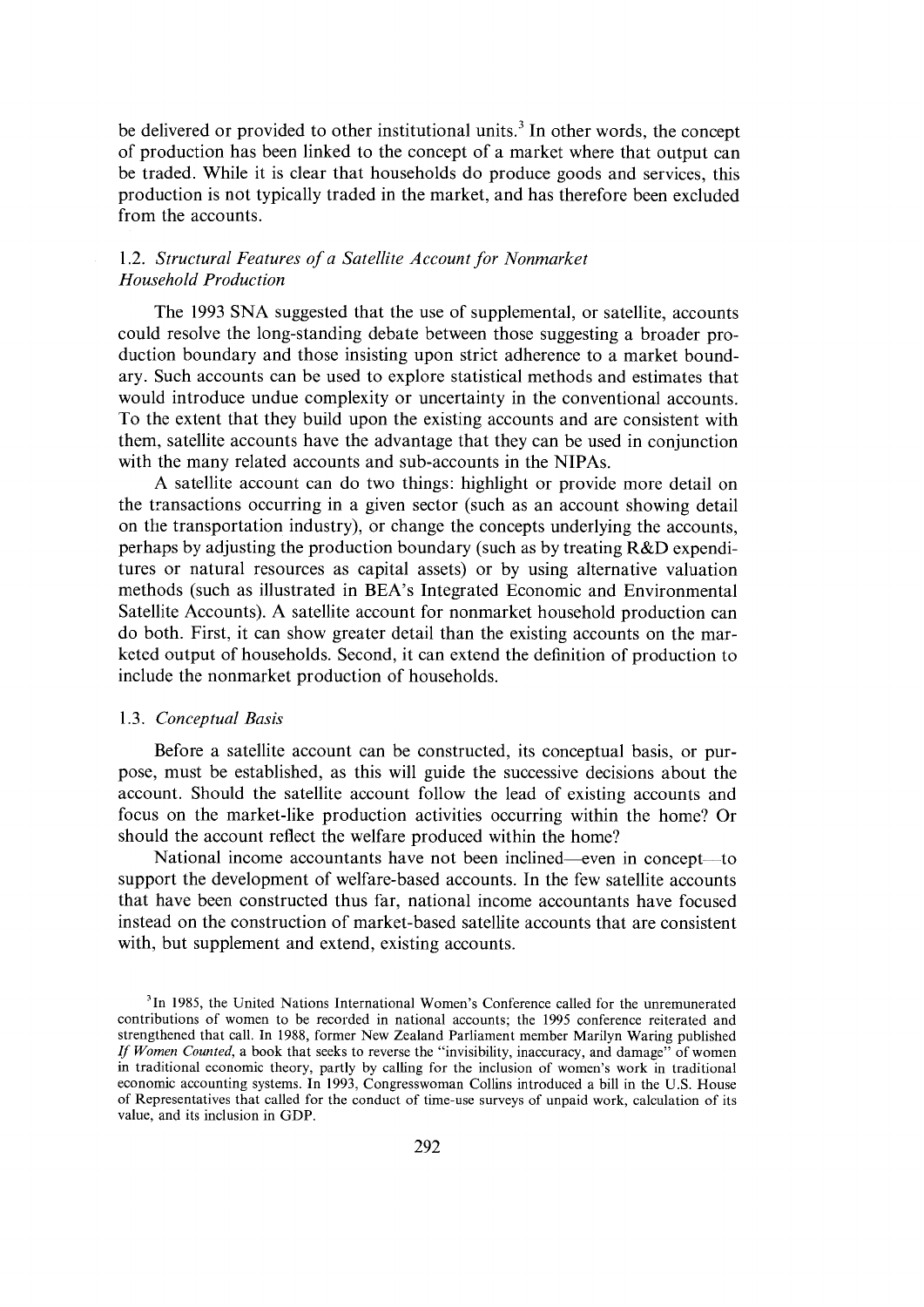This position has been primarily rooted in the dependency of welfare accounts on subjective judgements. The problems and issues associated with this dependency include the following: First, there are no conceptual boundaries inherent in the concept of welfare, and the production boundary in a welfarebased account depends solely on subjective distinctions between what does and does not contribute to welfare. Second, welfare-based accounts measure what "should be" rather than what is. For example, one approach, used in this paper, is to apply the wage of general-purpose housekeepers to the quantity of time spent in household production. From a welfare perspective, this wage will be inappropriately low given the importance to families and to society of the work performed in the home. However, an imputed wage based on a subjective notion of the output's worth will significantly reduce the usefulness of the data for analysis: It is precisely their ability to reveal market trends and suggest relationshipssuch as the movement of female labor from nonmarket to market work and the difference in the market value of substitutes for market and nonmarket workthat makes the accounts useful for economic analysis. Third, economic accountants have no comparative advantage in making the normative judgements necessary for welfare accounting. Their expertise lies instead in the provision of baseline data that describe what actually happened and to whom-rather than what should have happened, or which activities are "good" and "bad." Finally, in order to take advantage of the rich set of analytic accounting tools associated with the NIPA's—Input-Output accounts, regional accounts, international accounts, sectoral accounts, etc.—satellite accounts need to be consistent with existing market-based accounts. For example, willingness-to-pay estimates that include the consumer surplus value of nonmarket goods and services simply cannot be compared to or used in conjunction with market-based estimates of the actual prices that were paid for market goods and services.<sup>4</sup>

#### 1.4. *Limited Scope*

One of the most important lessons learned from the social accounting of the 1970s was that satellite accounts should be focused on a specific set of issues. The estimates presented below are limited in scope in that they use market values and proxies thereof and use a market-like definition of output and classification of output, as used in previous studies.

Studies of household production have generally defined the unpaid, marketlike output of households as the goods and services produced for own-consumption within the household that could be produced by a third person. Use of this definition limits the scope of the account in two important ways. First, the definition implies that household output that is not consumed within the household, but is also not sold on the market, such as the output of volunteer time, is excluded, at least conceptually, from the satellite accounts. This is an important issue, as one estimate puts the value of volunteer time in the United States at

<sup>4</sup>Properly constrained willingness-to-pay estimates that focus on the marginal unit consumed (at the point of intersection of marginal cost), rather than on the entire area under the demand curve, are consistent with the market prices used in GDP. However, accurate measurement of the value of a marginal unit of household output would require data on specific output units, which are scarce.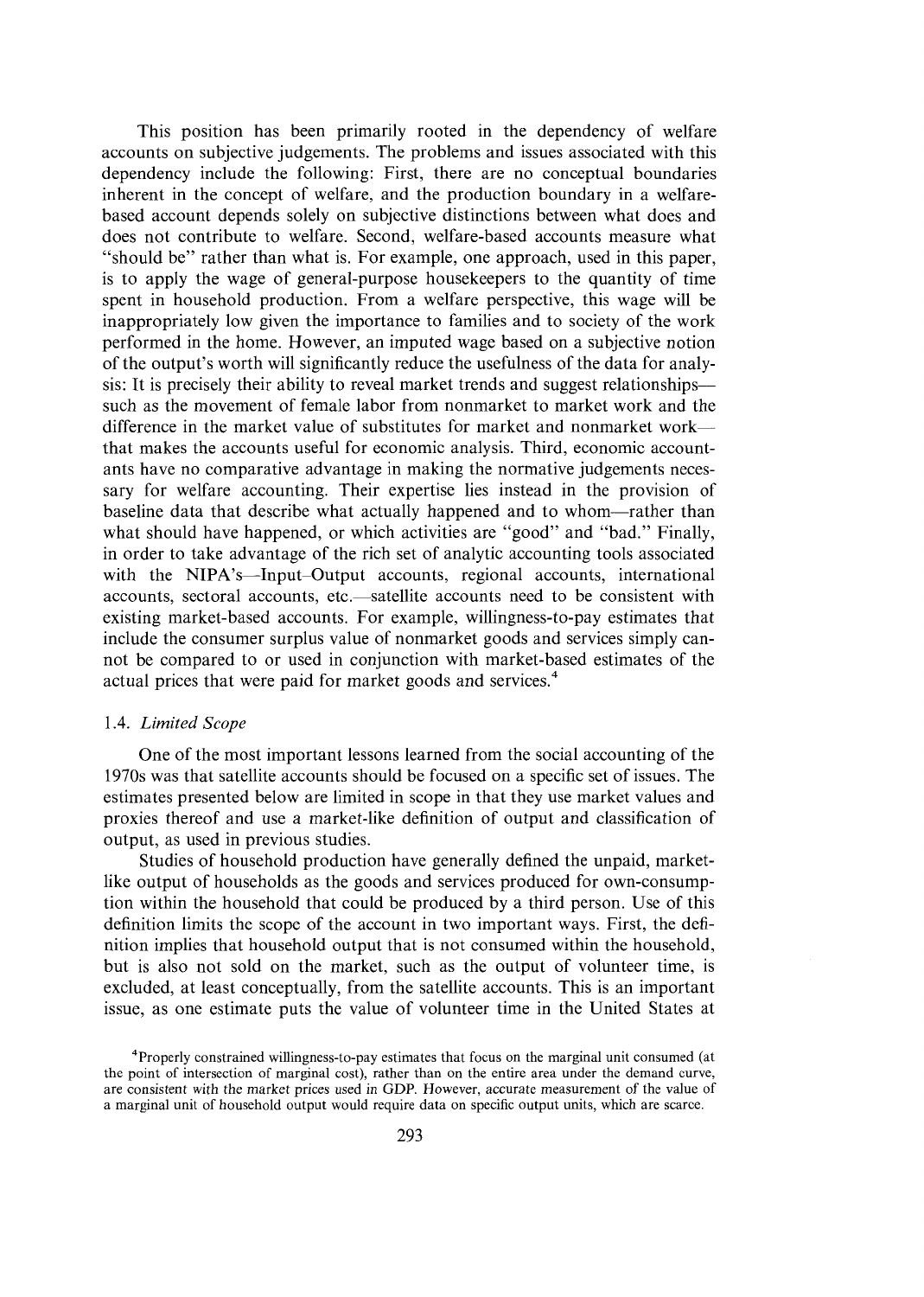over \$200 billion in 1995.<sup>5</sup> However, the separation of volunteer time is in keeping with the SNA's recommended separation of the household and nonprofit sectors serving households. Second, the third-person criterion limits the measurement of the output that **is** consumed within the household to that which could otherwise be purchased on the market or delegated to a third person.<sup>6</sup> For example, while the production of meals would be measured, any additional enjoyment resulting from the particularly caring nature in which the meals are prepared would not be included. Meal preparation can be transferred to a third-person in exchange for payment and is a market-like product. The care put into that meal, on the other hand, cannot be readily transferred and compensated (though any quality differences that are discernible to third parties should, in concept, be measured).

#### **1.5.** *Valuation* **Issues**

The NIPA's reflect two general approaches to the measurement of GDP. The first and preferred method is to value output directly, as the market value of final expenditures on goods and services. The second method is to value output indirectly, as the sum of the incomes and other costs incurred in its production. The NIPA's actually measure output in both ways: GDP is based on final expenditures, and Gross Domestic Income (GDI) is based on the incomes earned in producing that product (including profits). A complete set of household production accounts based on the NIPA framework would therefore require household production to be valued both directly and indirectly.

Within such a set of accounts, the household is viewed as a production unit that invests in physical capital and uses the services of this capital along with purchased inputs and their own labor services to produce final goods and services for the household, such as a deck, a prepared meal, or a recreational experience.<sup>7</sup> Within this framework, one would value the final product—the deck or a prepared meal-directly, by the application of market prices to the quantities produced and indirectly, as the sum of the costs incurred. However, since the producer and consumer are normally members of the same household, there are no observable market transactions whereby prices and quantities may be observed. Where such third party information is available for similar goods and services, proxy market prices are used to measure the value of the nonmarket output. The value of owner-occupied housing services, for example, is estimated based on actual market rents for structures with similar characteristics. Unfortunately, detailed data on the number of decks and meals produced within the home are not regularly available.'

<sup>51</sup>ndependent Sector, 1996, p. 30.

<sup>6</sup>The third-party criterion was formulated as early as 1934 by Margaret Reid in her distinction between unpaid work and leisure (see Reid, 1934 and Ironmonger, 1996). Goldschmidt-Clermont (1993) points out that only the possibility to delegate, and not the possibility to hire, is a requirement of the third-person criterion.

<sup>&</sup>lt;sup>7</sup>For a discussion of household production, see Lancaster, 1966 and Becker, 1965.

<sup>&#</sup>x27;Direct valuation studies have been done, however. Fitzgerald, Swenson, and Wicks (1996) used direct output data to estimate household production functions. Another approach to market valuation, especially for investments of household time and intermediate purchases in areas such as education, is to estimate the present discounted value of lifetime income generated by these investments. See Jorgenson and Fraumeni, 1989.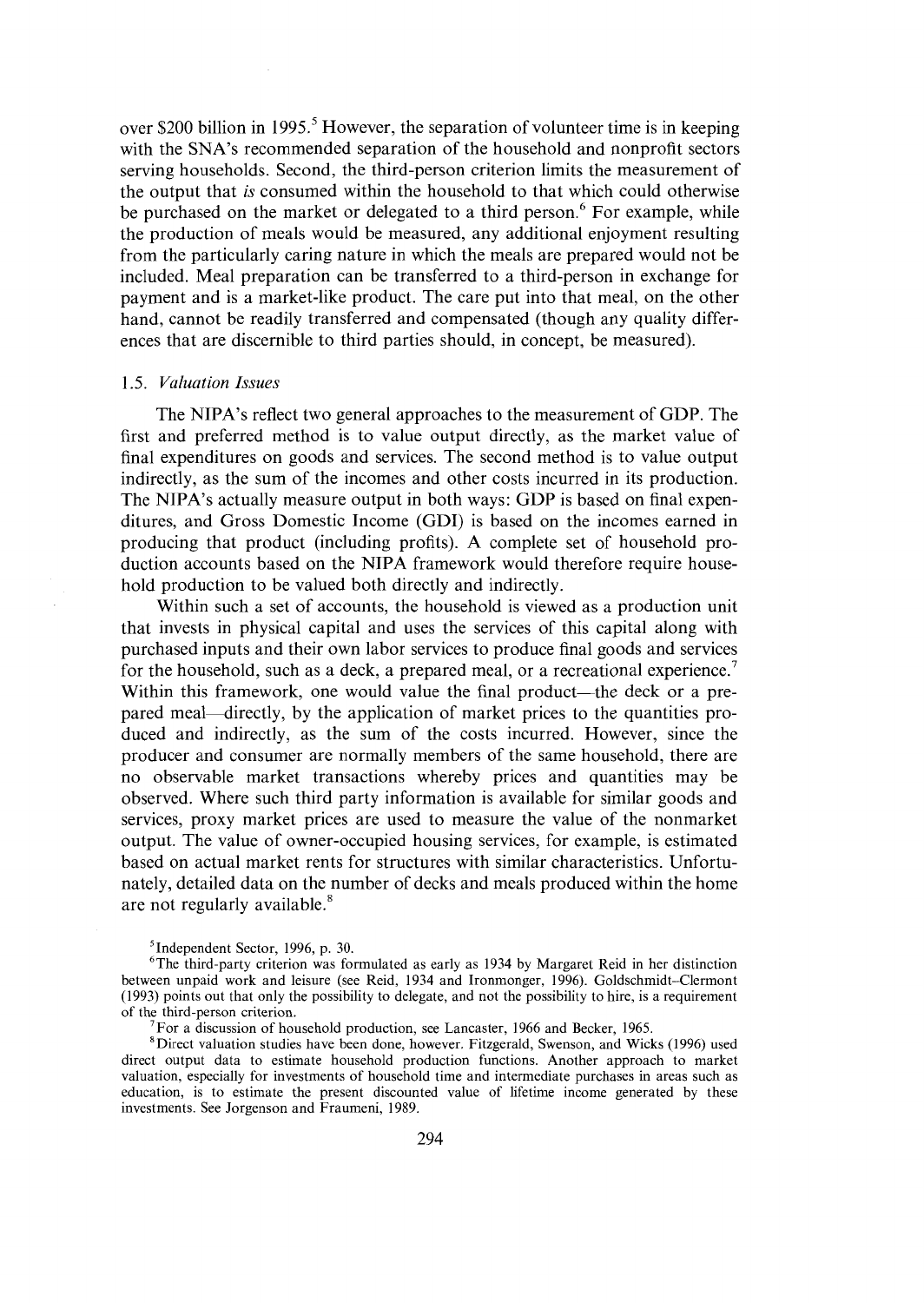#### *1.6. Sum of the Costs Incurred Approach*

This absence of output data has led most analysts to value household output indirectly by summing the costs involved in producing it; that is, the sum of the intermediate materials (such as food); the labor services; and the capital services (the car used to shop for the raw materials, the refrigerator used to store inventories, etc.). The value of investment by the household is added to this consumption value to obtain the output produced by the household. (This treatment parallels BEA's treatment of government consumption expenditures and gross investment in GDP.)

*Value of purchased goods and services.* The value of goods and services purchased by households is already included in the NIPA's as personal consumption expenditures, a component of GDP. Therefore, all that is required to adjust GDP to include the value of household production is to add the value of labor and capital services (and to rearrange the NIPA estimates to treat expenditures on consumer durables as investment rather than PCE). On the other hand, to move beyond the adjustment of aggregate GDP to an in-depth, 1-0 analysis requires the disaggregation of PCE into intermediate purchases used as inputs into household production, and final purchases for consumption or investment.

*Value of labor services.* Two general methods for measuring the value of unpaid household labor services have been identified: The opportunity cost approach and the market cost approach. $^9$  The opportunity cost approach assumes that people allocate time so that the net returns to the various uses of time are equalized at the margin. Thus, the value of a marginal hour of household work can be assumed to equal the net return to a marginal hour of paid work. The market cost approach values hours of work by the wage rates paid in the market for similar work. There are two distinct variants of this approach: The housekeeper cost method uses the wage rate of general-purpose domestic workers; and the specialist cost method uses the wages of a variety of specialists, such as carpenters, cooks, etc.

Each of these methods has problems. The opportunity cost approach may lead to a serious inconsistency in the accounts, as the value of a given activity would depend more on the earnings potential of the individual in the market than it would on the activity itself. The approach is also complicated by the fact that time-allocation decisions are not based solely on financial considerations: The use of market wages to estimate net returns to time ignores the nonpecuniary components of net returns to time. Often, there are significant components of leisure or consumption involved in home production-woodworking, car repair, dog grooming, and gardening are as much hobby as work for some. Similarly, there are significant nonproduction benefits to spending time with and caring for one's own children. Thus, while *actual* net returns that include these nonpecuniary components may in fact be equalized across time uses, the use of market wages as indicators of these returns may lead to overstated estimates of the value of household production. Additionally, the assumption that net returns to time-use are equalized across uses may itself be flawed. For example, for most employees, rigidities in hours of work, for example, make it difficult to equalize the value of

<sup>9</sup> For discussions of wage-based methods of valuing unremunerated work time, see Goldschmidt-Clermont, 1993 and Murphy, 1982.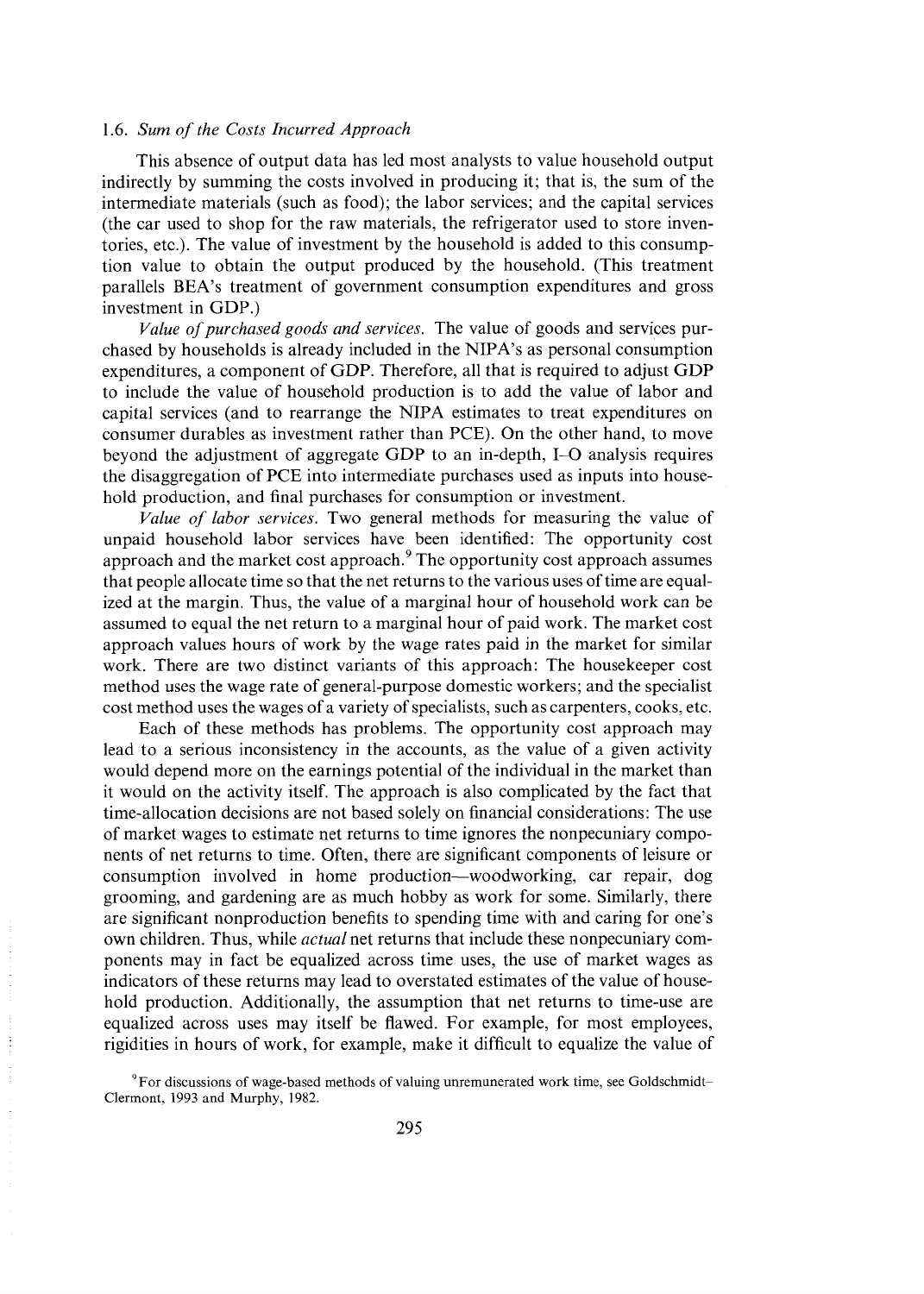an hour's work at one's chosen profession with that of home production. For the unemployed or underemployed, the net return to an hour of housework is likely to be significantly less than the net return to an additional hour of paid work. For the voluntarily unemployed, the value of an hour of household work is uncertain. It is probably higher than paid work since they have rejected paid work. However, the use of potential market wages as a lower limit neglects the possibility that years out of the labor force may have negatively impacted potential earnings. For the household worker, who is paid in household goods and services rather than currency, the value of an hour of household production is worth less than the tradeable cash value of the same returns to paid time. Finally, the taxation of paid vs. unpaid work and other related tax considerations complicate the equalization of the net returns to time use.

The market approach is also problematic. First, using the wages of specialized workers ignores the dependence of the quality of the product on the skills of the person who performs the work. As noted above, the average homeowner is likely to be less productive than a professional specializing in a given area. The household worker usually performs a set of various tasks and, therefore, for many tasks has less experience and training than the professional, who devotes all his time to one type of task. Further, the household worker often does not have the specialized tools required for the job, and is subject to more interruptions and transitional tasks than the professional. That is, there are likely economies of scale and specialization that are not realized in the many types of tasks involved in home production. As a result, the quality of the home-produced good or service is often lower, or the time spent in producing a given quality of product is higher, than that involved in market production.

Conversely, using the housekeeper wage may understate the value of household labor services, as the value to a household member of working in the home may be augmented by the same nonproduction benefits discussed above. However, to avoid these difficulties—especially the valuation of the welfare gains associated with household work, such as leisure, recreation, and time spent with children-many national accountants have used the wages of general purpose housekeepers to provide a reasonable, market-based, lower-bound estimate of household labor services, and this is the method used in this analysis.

*Value of capital services.* Capital inputs—including housing, motor vehicles, tools, and household appliances—are also important inputs to household production. Where possible, these should be measured by actual rental prices or by market proxies of these rents. However, data on such rents are currently available only for housing and motor vehicle rentals and the value of the services flowing from the substantial stock of consumer durables must be estimated as the costs of providing services from this stock. In theory, the owner of a consumer durable will charge a rent at least equal to his opportunity cost during the period that he rents out the asset; that is (1) the depreciation, or decline in the value, of the asset during the period that it is rented, plus (2) the return that the owner of the asset could have earned if the asset had been invested elsewhere.

# 1.7. *Use of Imputed Prices*

Another valuation problem is the use of marginal prices observed in markets to value large non-marginal stocks of both market and nonmarket goods and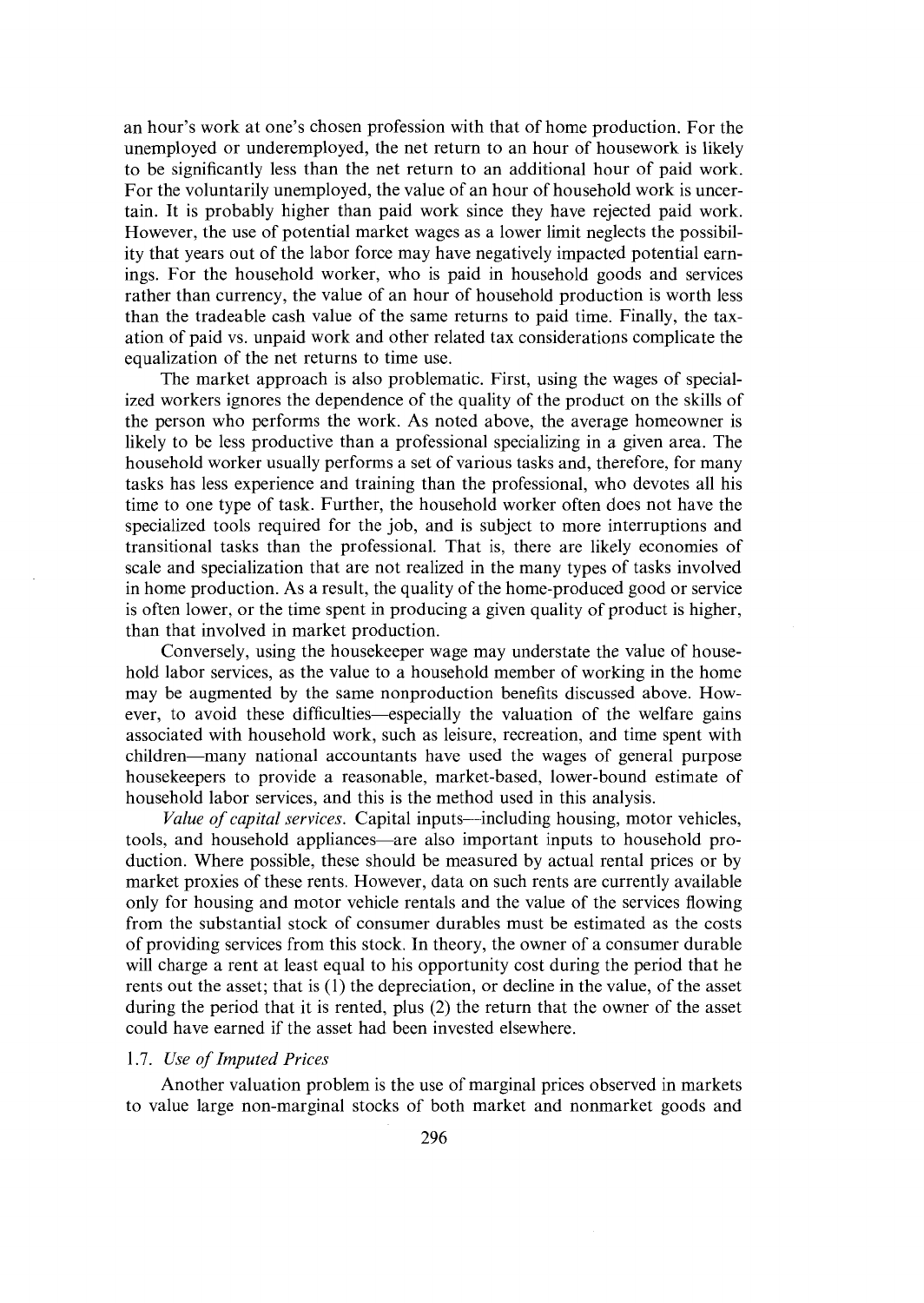services—in this case, the use of wages observed in the relatively limited market for domestic services to value the entire output of the household production labor force. This problem, however, is not unique to the measurement of household production but is a long-standing problem in economic accounts. Observed marginal prices for capital equipment and structures are routinely used to estimate the market, or replacement value, of nations' entire capital stocks in balance sheets, and observed market rents are used to estimate the entire rental value of owner-occupied housing in income and expenditure accounts. Little attention is paid to the problems associated with the use of these observed prices largely because of the large information requirements—and in many cases impossibility-of running a general equilibrium model to obtain estimates of the price data needed and the low returns to such an effort. In general, the estimates obtained using imputed prices are likely to be unbiased and may be reasonably close to what would be the "actual" market price. In any event, given the other uncertainties involved in estimates of the value of household production, the range of outcomes presented below are likely to provide, within a reasonable order of magnitude, an estimate of the contribution of household production to economic activity.

### 1.8. *Household Production Satellite Account Estimates, 1946-97*

As outlined above, the estimates presented here adjust GDP to reflect the household as a producer and an investor in durables, as well as a consumer, by incorporating the value of their nonmarket household production and treating their expenditures on consumer durables as investment. Also, the additional return to government capital is added to the NIPA estimate of its depreciation in order to capture a more complete measure of the services of government capital.

Previous studies have made these and other adjustments.<sup>10</sup> However this analysis expands on these studies by disaggregating household production into its respective components, or "industries," in an 1-0 framework, thus allowing consideration of the relation between households and other industries and the economy as a whole. The 1-0 satellite account is discussed below.

#### 1.9. *Entries and Adjustments*

Summary Tables 1 and 2 present the entries of the satellite GDP account and reflect the following modifications to the conventional GDP account.<sup>11</sup>

*Household labor and capital services.* The inclusion of the nonmarketed services of household labor and capital represents an addition to both GDP-the value of output—and GDI—the incomes earned. This double-entry feature of the accounts-adding the same values to the product and income sides-balances GDP and GDI and fully accounts for the distribution of incomes earned in production.

 $11$ <sup>11</sup> The full time series for 1946-97, is available from the authors on request.

**<sup>10</sup>**See Eisner, 1989. Eisner made many additional adjustments to the NIPA's that are not considered in this analysis, including reclassifying some government expenditures as intermediate rather than final, and some business expenditures as final instead of intermediate; and adding the value of human capital formation.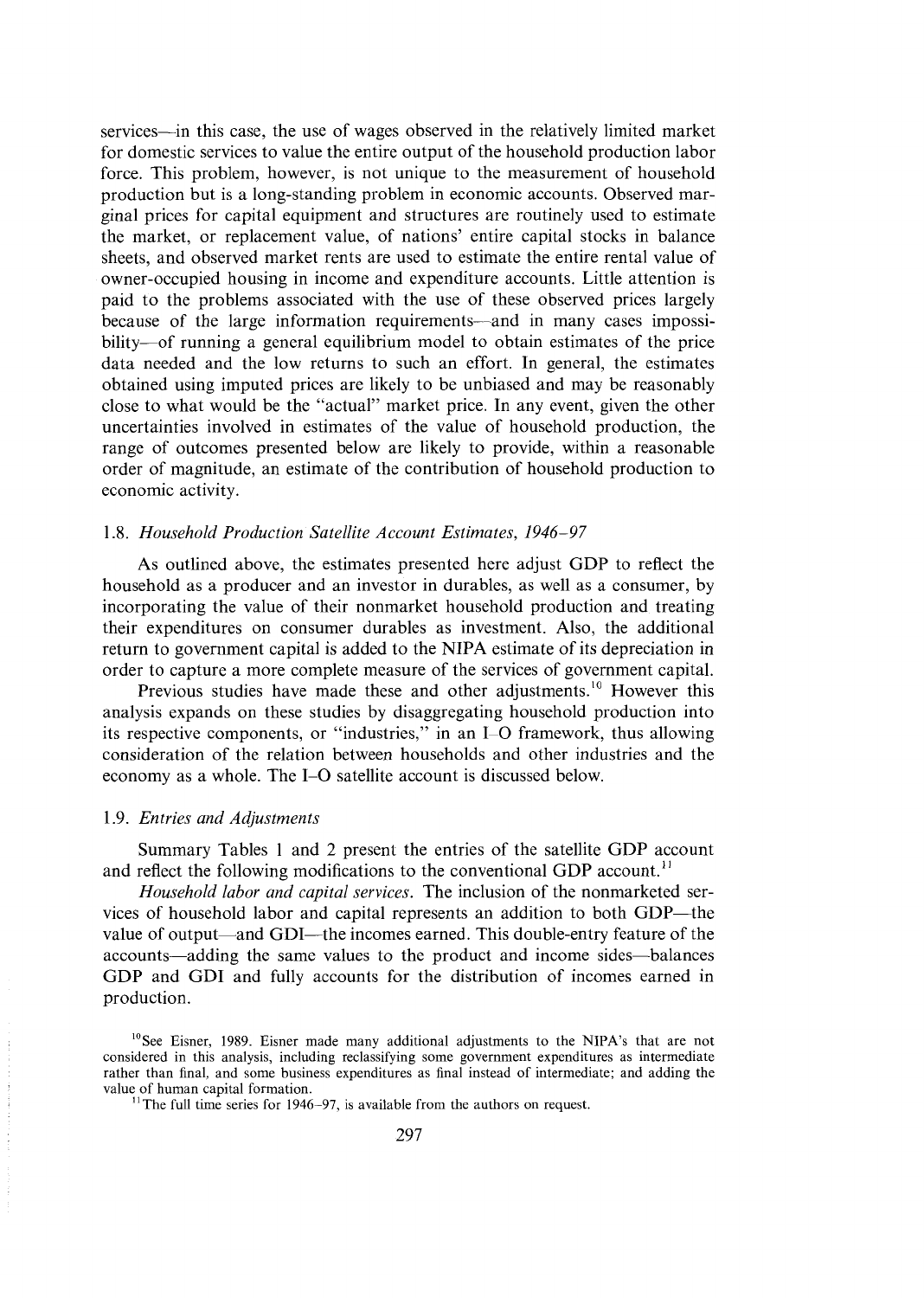|                                                                                    | <b>Existing Measures</b> |             |                                                    |                                            | <b>Adjusted Measures</b> |             |                                                    |                                            |
|------------------------------------------------------------------------------------|--------------------------|-------------|----------------------------------------------------|--------------------------------------------|--------------------------|-------------|----------------------------------------------------|--------------------------------------------|
|                                                                                    | 1946<br>(1)              | 1997<br>(2) | Average<br>Annual Rate<br>Of Change $(\% )$<br>(3) | Contribution<br>to<br>Growth $(\%)$<br>(4) | 1946<br>(5)              | 1997<br>(6) | Average<br>Annual Rate<br>Of Change $(\% )$<br>(7) | Contribution<br>to<br>Growth $(\%)$<br>(8) |
| <b>Gross Domestic Product</b>                                                      | 222.6                    | 8.110.9     | 7.3                                                | 100.0                                      | 333.3                    | 10.997.5    | 7.1                                                | 100.0                                      |
| Personal consumption expenditures and investment                                   | 144.3                    | 5,493.7     | n.a.                                               | 67.8                                       | 258.3                    | 8,386.0     | 7.1                                                | 76.2                                       |
| Personal consumption expenditures                                                  | 144.3                    | 5,493.7     | 7.4                                                | 67.8                                       | 234.7                    | 7.385.1     | 7.0                                                | 67.1                                       |
| Nondurables                                                                        | 82.7                     | 1.600.6     | 6.0                                                | 19.2                                       | 827                      | 1,600.6     | 6.0                                                | 14.2                                       |
| <b>Services</b>                                                                    | 45.8                     | 3,220.1     | 8.7                                                | 40.2                                       | 152.0                    | 5,784.5     | 7.4                                                | 52.8                                       |
| Housing                                                                            | 14.2                     | 829.8       | 8.3                                                | 10.3                                       | 14.2                     | 829.8       | 8.3                                                | 7.6                                        |
| Services of consumer durables                                                      | n.a.                     | n.a.        | n.a.                                               | n.a.                                       | 10.9                     | 613.0       | 8.2                                                | 5.6                                        |
| Depreciation of consumer durables                                                  | n.a.                     | n.a.        | n.a.                                               | n.a.                                       | 9.2                      | 503.8       | 8.2                                                | 4.6                                        |
| Return to consumer durables                                                        | n.a.                     | n.a.        | n.a.                                               | n.a.                                       | 1.8                      | 109.2       | 8.4                                                | 1.0                                        |
| Nonmarket services                                                                 | n.a.                     | n.a.        | n.a.                                               | n.a.                                       | 95.3                     | 1,951.4     | 6.1                                                | 17.4                                       |
| Other                                                                              | 31.6                     | 2,390.3     | 8.9                                                | 29.9                                       | 31.6                     | 2,390.3     | 8.9                                                | 22.1                                       |
| Consumer durables                                                                  | 15.8                     | 673.0       | 7.6                                                | 8.3                                        | n.a.                     | n.a.        | n.a.                                               | n.a.                                       |
| Investment                                                                         | n.a.                     | n.a.        | n.a.                                               | n.a.                                       | 23.6                     | 1,000.9     | 7.6                                                | 9.2                                        |
| Residential                                                                        | n.a.                     | n.a.        | n.a.                                               | n.a.                                       | 7.8                      | 327.9       | 7.6                                                | 3.0                                        |
| Consumer durables                                                                  | n.a.                     | n.a.        | n.a.                                               | n.a.                                       | 15.8                     | 673.0       | 7.6                                                | 6.2                                        |
| Gross business investment                                                          | 31.3                     | 1,256.0     | 7.5                                                | 15.5                                       | 23.5                     | 928.1       | 7.5                                                | 8.5                                        |
| Nonresidential fixed investment                                                    | 17.3                     | 860.7       | 8.0                                                | 10.7                                       | 17.3                     | 860.7       | 8.0                                                | 7.9                                        |
| Change in business inventories                                                     | 6.2                      | 67.4        | 4.8                                                | 0.8                                        | 6.2                      | 67.4        | 4.8                                                | 0.6                                        |
| Residential                                                                        | 7.8                      | 327.9       | 7.6                                                | 4.1                                        | n.a.                     | n.a.        | n.a.                                               | n.a.                                       |
| Net exports                                                                        | 7.1                      | $-93.4$     | n.a.                                               | $-1.3$                                     | 7.1                      | $-93.4$     | n.a.                                               | $-0.9$                                     |
| Government consumption expenditures and gross investment                           | 39.9                     | 1,454.6     | 7.3                                                | 17.9                                       | 44.4                     | 1,776.8     | 6.9                                                | 16.2                                       |
| Services of government capital                                                     | n.a.                     | n.a.        | n.a.                                               | n.a.                                       | 15.2                     | 450.5       | 6.9                                                | 4.1                                        |
| Depreciation of government capital                                                 | 10.7                     | 128.3       | n.a.                                               | 1.5                                        | 10.7                     | 128.3       | 5.0                                                | 1.1                                        |
| Return to government capital                                                       | n.a.                     | n.a.        | n.a.                                               | n.a.                                       | 4.5                      | 322.2       | 8.7                                                | 3.0                                        |
| Less: Consumption of fixed capital: consumer durables,<br>government, and business | 23.4                     | 848.5       |                                                    |                                            | 32.5                     | 1,352.3     |                                                    |                                            |
| Equals: Net Domestic Product                                                       | 199.2                    | 7,262.4     | 7.3                                                | n.a.                                       | 300.8                    | 9,645.2     | 7.0                                                |                                            |
| Other Aggregates                                                                   |                          |             |                                                    |                                            |                          |             |                                                    |                                            |
| Labor income                                                                       | 114.0                    | 4,282.7     | 7.4                                                | n.a.                                       | 209.3                    | 6,234.1     | 6.9                                                | n.a.                                       |
| Personal income                                                                    | 179.0                    | 6,784.0     | 7.4                                                | n.a.                                       | 285.2                    | 9.348.4     | 7.1                                                | n.a.                                       |
| Personal savings                                                                   | 14.9                     | 120.9       | 4.2                                                | n.a.                                       | 30.7                     | 793.9       | 6.6                                                | n.a.                                       |
| Private Investment                                                                 | 31.3                     | 1,256.0     | 7.5                                                | n.a.                                       | 47.1                     | 1,929.0     | 7.6                                                | n.a.                                       |
| Gross savings                                                                      | 30.2                     | 1,406.3     | 7.8                                                | n.a.                                       | 46.0                     | 2,079.3     | 7.8                                                | n.a.                                       |

**TABLE 1 EXISTING AND ADJUSTED MEASURES OF GDP, RATES OF CHANGE, AND CONTRIBUTIONS TOGROWTH: 1946** and 1997

298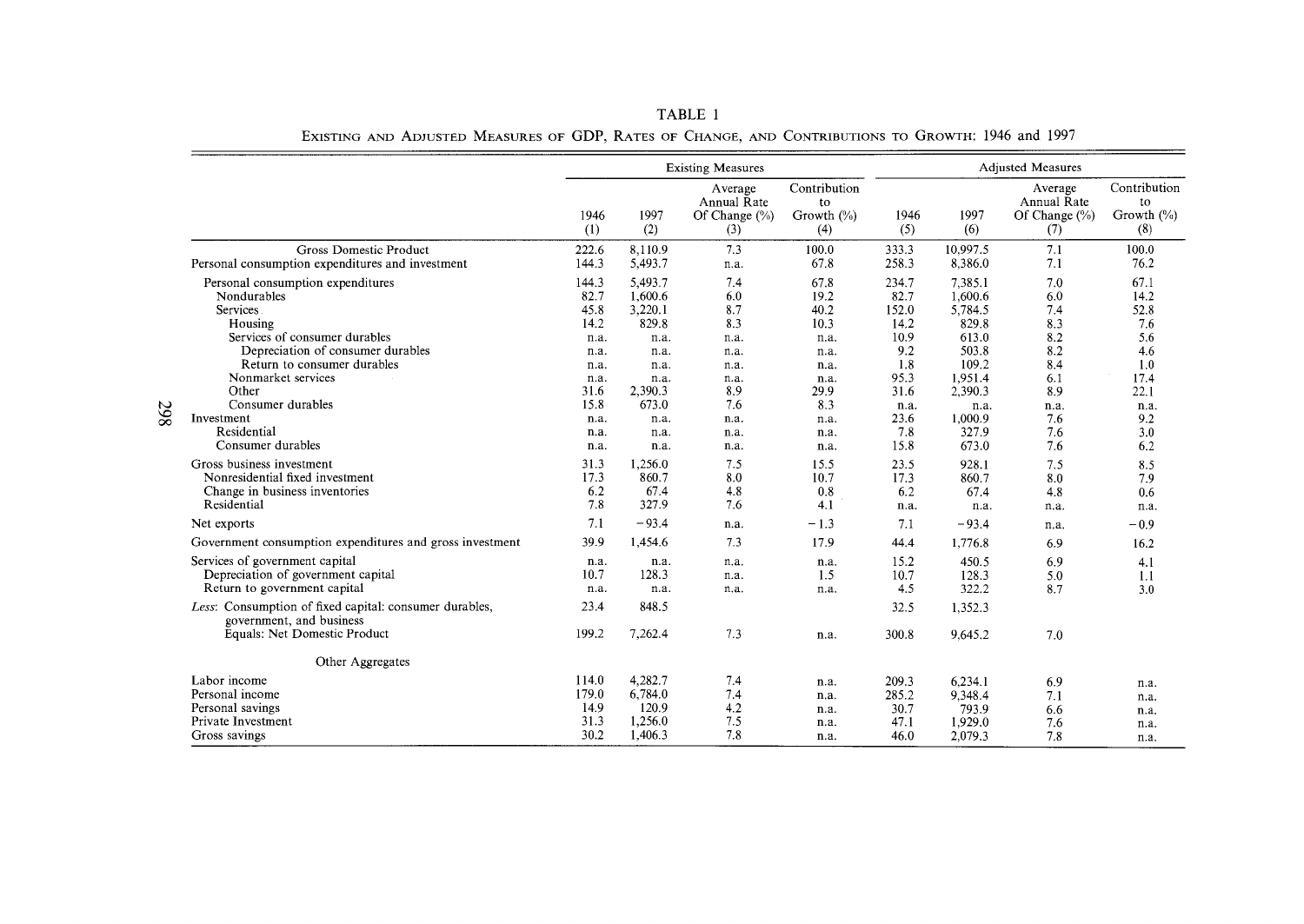|                                                                   | Component Increase<br>from Adjustments (%) |                | Impact of Adjustments on<br>Existing GDP (%) |        | Component Shares of<br>Existing GDP (%) |        | <b>Adjusted Components</b><br>Share of Adjusted GDP (%) |        |
|-------------------------------------------------------------------|--------------------------------------------|----------------|----------------------------------------------|--------|-----------------------------------------|--------|---------------------------------------------------------|--------|
|                                                                   | 1946                                       | 1997           | 1946                                         | 1997   | 1946                                    | 1997   | 1946                                                    | 1997   |
| Gross Domestic Product                                            | 49.7                                       | 35.6           | 49.7                                         | 35.6   | 100                                     | 100    | 100                                                     | 100    |
| Personal consumption expenditures and investment                  | 79.0                                       | 52.6           | 51.2                                         | 35.7   | n.a.                                    | n.a.   | 77                                                      | 76     |
| Personal consumption expenditures                                 | 62.7                                       | 34.4           | 40.6                                         | 23.3   | 64.8                                    | 67.7   | 70.4                                                    | 67.2   |
| Nondurables                                                       | 0.0                                        | 0.0            | 0.0                                          | 0,0    | 37.2                                    | 19.7   | 24.8                                                    | 14.6   |
| <b>Services</b>                                                   | 231.9                                      | 79.6           | 47.7                                         | 31.6   | 20.6                                    | 39.7   | 45.6                                                    | 52.6   |
| Housing                                                           | 0.0                                        | 0 <sub>0</sub> | 0.0                                          | 0.0    | 64                                      | 10.2   | 4.3                                                     | 7.5    |
| Services of consumer durables                                     | n.a.                                       | n.a.           | 4.9                                          | 7.6    | n.a.                                    | n.a.   | 3.3                                                     | 5.6    |
| Depreciation of consumer durables                                 | 0.0                                        | 0,0            | 4.1                                          | 6.2    | n.a.                                    | n.a.   | 2.7                                                     | 4.6    |
| Return to consumer durables                                       | n.a.                                       | n.a.           | 0.8                                          | 1.3    | n.a.                                    | n.a.   | 0.5                                                     | 1.0    |
| Nonmarket services                                                | n.a.                                       | n.a.           | 42.8                                         | 24.1   | n.a.                                    | n.a.   | 28.6                                                    | 17.7   |
| Other                                                             | 0.0                                        | 0.0            | 0.0                                          | 0.0    | 14.2                                    | 29.5   | 9.5                                                     | 21.7   |
| Consumer durables                                                 | 0.0                                        | 0.0            | $-7.1$                                       | $-8.3$ | 7.1                                     | 8.3    | n.a.                                                    | n.a.   |
| Investment                                                        | n.a.                                       | n.a.           | 10.6                                         | 12.3   | n.a.                                    | n.a.   | 7.1                                                     | 9.1    |
| Residential                                                       | n.a.                                       | n.a.           | 3.5                                          | 4.0    | n.a.                                    | n.a.   | 23                                                      | 3.0    |
| Consumer durables                                                 | n.a.                                       | n.a.           | 7.1                                          | 8.3    | n.a.                                    | n.a.   | 4.7                                                     | 6.1    |
| Gross business investment <sup>a</sup>                            | $-24.9$                                    | $-26.1$        | $-3.5$                                       | $-4.0$ | 14.1                                    | 15.5   | 7.1                                                     | 8.4    |
| Nonresidential fixed investment                                   | 0.0                                        | 0.0            | 0.0                                          | 0.0    | 7.8                                     | 10.6   | 5.2                                                     | 7.8    |
| Change in business inventories                                    | 0.0                                        | 0.0            | 0.0                                          | 0.0    | 2.8                                     | 0.8    | 1.9                                                     | 0.6    |
| Residential                                                       | 0.0                                        | 0.0            | $-3.5$                                       | $-4.0$ | 3.5                                     | 4.0    | n.a.                                                    | n.a.   |
| Net exports                                                       | 0.0                                        | 0.0            | 0.0                                          | 0.0    | 3.2                                     | $-1.2$ | 2.1                                                     | $-0.8$ |
| Government consumption expenditures and gross investment          | 11.3                                       | 22.2           | 2.0                                          | 4.0    | 17.9                                    | 17.9   | 13.3                                                    | 162    |
| Services of government capital                                    | n.a.                                       | n.a.           | 6.8                                          | 5.6    | n.a.                                    | n.a.   | 4.6                                                     | 4.1    |
| Depreciation of government capital                                | 0.0                                        | 0.0            | 0.0                                          | 0.0    | 4.8                                     | 1.6    | 3.2                                                     | 1.2    |
| Return to government capital                                      | n.a.                                       | n.a.           | 2.0                                          | 4.0    | n.a.                                    | n.a.   | 1.4                                                     | 2.9    |
| Other Aggregates                                                  |                                            |                |                                              |        |                                         |        |                                                         |        |
| Household's PCE and investment share of GDP                       | n.a.                                       | n.a            | n.a.                                         | n.a.   | 64.8                                    | 67.7   | 77.5                                                    | 76.3   |
| Private Investment's share of GDP                                 | n.a.                                       | n.a.           | n.a.                                         | n.a.   | 14.1                                    | 15.5   | 14.1                                                    | 17.5   |
| Household investment's share of private investment                | n a.                                       | n.a.           | n.a.                                         | n.a.   | 0.0                                     | 0.0    | 50.1                                                    | 51.9   |
| Nonmarket services and services of consumer durables share of PCE | n.a.                                       | n.a.           | n.a.                                         | n.a.   | 0.0                                     | 0.0    | 45.3                                                    | 34.7   |
| Labor Income's share of national income (GDP)                     | n.a.                                       | n.a.           | n.a.                                         | n.a.   | 51.2                                    | 52.8   | 62.8                                                    | 56.7   |
| Personal saving rate (% of Personal Income)                       | n.a.                                       | n.a.           | n.a.                                         | n.a.   | 8.3                                     | 1.8    | 10.8                                                    | 8.5    |
| Personal saving as % of GDP                                       | n.a.                                       | n.a.           | n.a.                                         | n.a.   | 6.7                                     | 1.5    | 9.2                                                     | 7.2    |
| National saving rate (gross savings % of GDP)                     | n.a.                                       | n.a.           | n.a.                                         | n.a.   | 13.6                                    | 17.3   | 13.8                                                    | 18.9   |

TABLE 2 IMPACTS ON COMPONENTS, ON EXISTING GDP, AND ON COMPONENT SHARES, 1946 AND 1997

The apparent negative impacts of the adjustments on business investment are solely a result of the reclassification of consumer durables from business to household investment.

299

and the company of the company

a contra de caso de contra estado de contra de contra

and the company of the second contract of the second contract of the second contract of the second contract of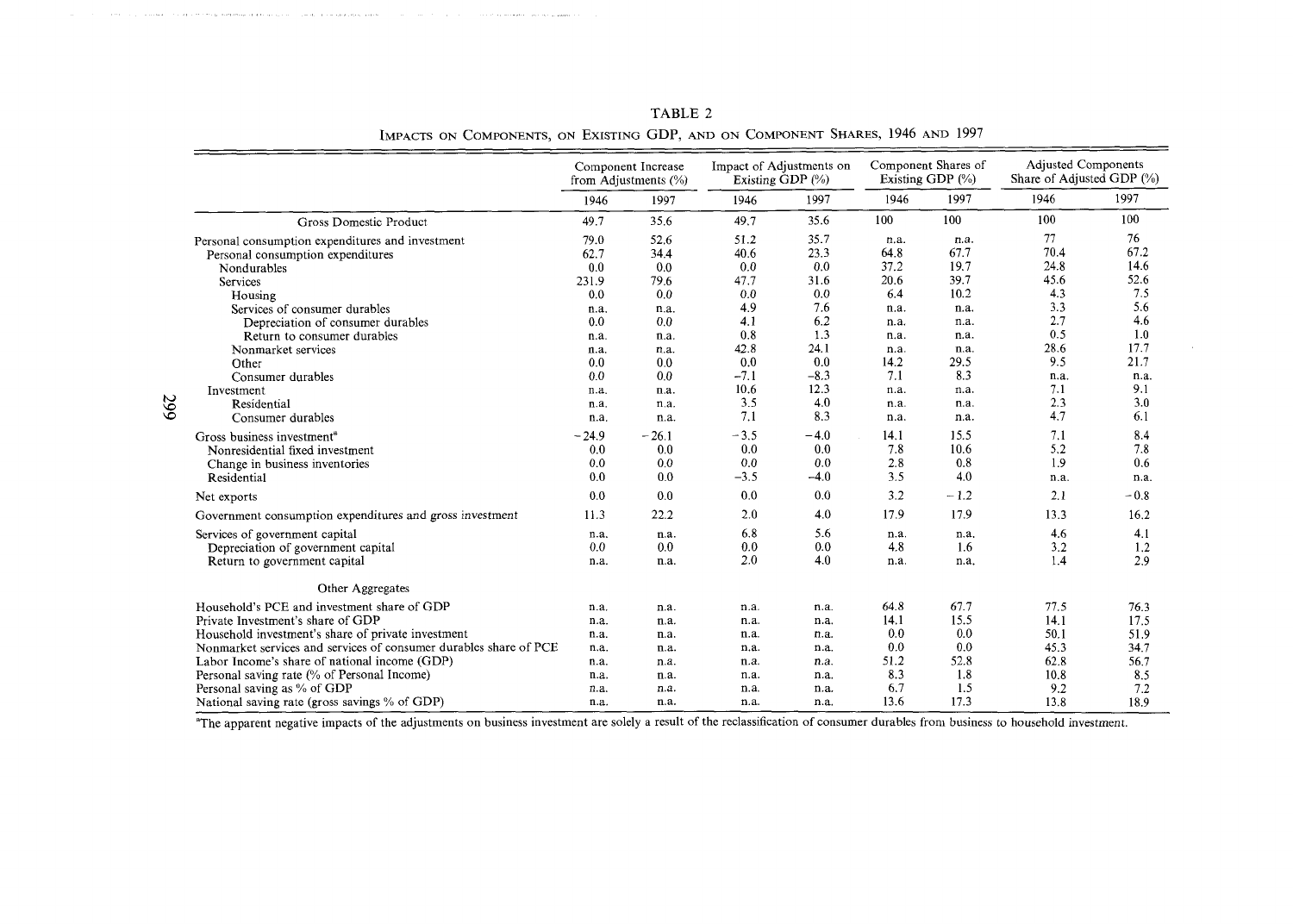As part of GDP, the value of nonmarket household services (unpaid household labor) and capital services (services of consumer durables) are added to the retitled category, "Personal consumption expenditures and investment." While not explicitly shown here, unpaid household labor is also added to compensation of employees (which could be retitled "Compensation of employees and household workers") and included in estimates of personal income, national income, and GDI.

*Other changes in the satellite account.* The other major difference between the existing NIPA's and the satellite account illustrated here is the treatment of purchases of consumer durables by households as investment, rather than as current consumption. The reclassification itself does not affect GDP or GDI in the year the reclassification occurs, but the capitalization of these durables affects these measures as well as Net Domestic Product (NDP) in subsequent years. The reclassification would also affect the Personal Income and Outlay Account and the Gross Saving and Investment Account by raising estimates of personal and national saving. In addition to highlighting a key component of investment spending, such a change would explain a significant share of the differences between U.S. and foreign saving and investment rates as the U.S. spends a higher proportion on consumer durables than other nations.<sup>12</sup> Though not shown in this presentation, on the income side the value of the services of this capital would be added to the rental income of persons, increasing personal income and savings. There is also a new line adding the value of the additional return to government capital to the consumption of fixed capital (CFC) of government, summing to the services of government capital; these lines would also be included on the income side.

#### 1 .lo. *Estimates and Their Impact*

Summary Tables 1 and 2 show the impacts on GDP over time of incorporating the value of household nonmarket services and the services of consumer durables and government capital. The incorporation of household production reduces the growth of overall GDP in current dollars over the entire period from a 7.3 percent annual rate to a 7.1 percent annual rate.<sup>13</sup> This flatter growth results from the recognition in the accounts that while market production grew faster as women entered the labor force, home-based production grew at a slower rate. That is, relative to the existing NIPA estimates, the inclusion of household production, the services of consumer durables, and the additional return to government capital increases GDP by 50 percent in 1946 but only by 36 percent in 1997.

*Household nonmarket services.* More specifically, the inclusion of household nonmarket services raises GDP by 43 percent in 1946 and by 24 percent in 1997. This reflects the increase in women's civilian labor force participation rates from 31 percent in 1946 to 60 percent in 1997; men's civilian labor force participation rates over the same period declined from 83 percent to 75 percent. It also reflects

<sup>&</sup>lt;sup>12</sup> See Lipsey and Kravis, 1989.<br><sup>13</sup>Given the absence of output price data for household production, no real, inflation-adjusted, estimates are presented here. The use of wage rates or other input costs to deflate household production would result in low or zero productivity in the household sector and bias real growth in household relative to market production.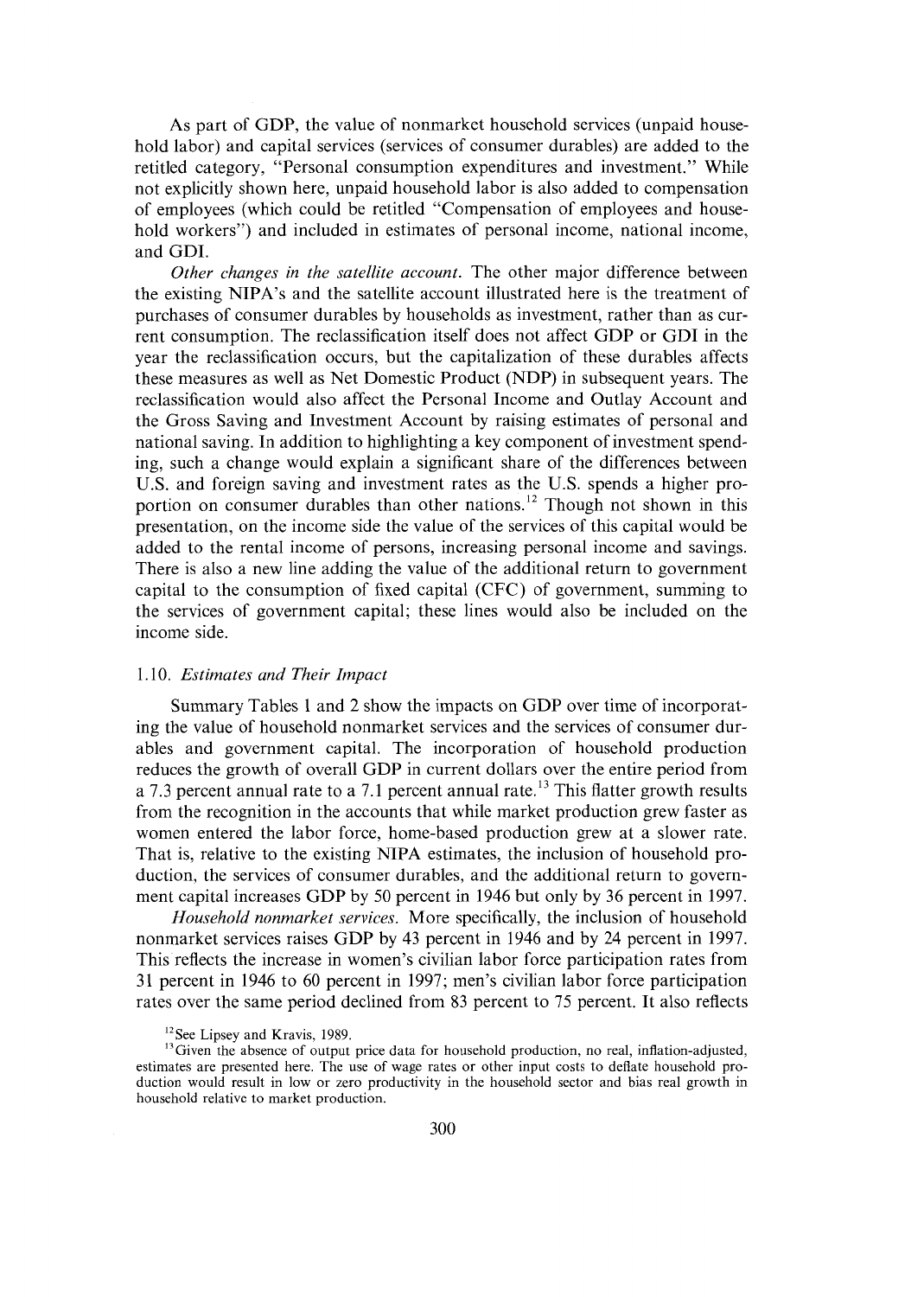the changing opportunity costs of market vs. nonmarket work. In 1946, the average compensation for household workers was 56 percent that for employed workers (\$1,413 vs. \$2,543), by 1997 this had dropped to 38 percent (\$15,215 vs. \$40,249). This shift, along with the increasing ratio of women's to men's earnings and innovations in household production technology (see below), raised the relative returns to market work and lowered the cost of third-party housekeeper services and the use of capital in household production.

*Services of consumer durables.* The inclusion of the services of consumer durables raises GDP by 5 percent in 1946 and by 8 percent in 1997, reflecting the increased reliance on improved technology and household appliances as labor shifted from the home to the marketplace. The household capital-labor ratio, as measured by the chained-dollar net stock of consumer durables per full-time employee (FTE) engaged in household production, increased at an annual rate of 4.4 percent between 1946 and 1997. In contrast, over the same period, the capitallabor ratio in the labor force, as measured by the chained-dollar net stock of nonresidential fixed capital per FTE engaged in production, increased at an annual rate of only 2.9 percent. This substitution of capital for labor in household production also reflects a somewhat lower rate of increase in the price of consumer durables relative to other capital goods. Between 1946 and 1997 the price of consumer durables rose at a 2.7 percent annual rate, as compared to 3.6 percent for nonresidential fixed capital.

*Government capital.* The inclusion of an additional return to government capital increases GDP by 2 percent in 1946 and by 4 percent in 1997. This increase reflects the increasing ratio of government capital to GDP-and a significant share of government capital's increasing contribution to GDP reflects government investment in areas that support household production. As stocks of defense capital declined relative to total government capital stock, the stock of educational buildings and hospitals, as well as highways and streets, sewer systems and water supply facilities increased throughout the period.

Income measures are similarly affected. Labor income-the sum of wage and salary disbursements and other labor income in existing accounts-is increased by 84 percent in 1946 by the inclusion of household production but only by 46 percent by 1997. Personal income grew at a 7.1 percent annual rate using the more comprehensive measure of income as compared to a 7.4 percent rate in the NIPA's.

Savings and investment are both boosted by the inclusion of household production and the recognition of household investment. The growth rate of personal saving increased from 4.2 percent annually to 6.6 percent annually over the period, as the reclassification of consumer durables to investment reduces current personal outlays and therefore increases savings. Private investment increases over the period, and household investment comprises a little over 50 percent of the adjusted measures of private investment. The faster growth of savings diminishes the fall in the personal savings rate (personal savings as a percent of personal income) and in personal saving as a percent of GDP: The adjusted measures decline by 2 percent each, rather than by 7 percent and 5 percent, respectively. While component shares of GDP and national income may have changed significantly, the rank order of importance of major components to total GDP has not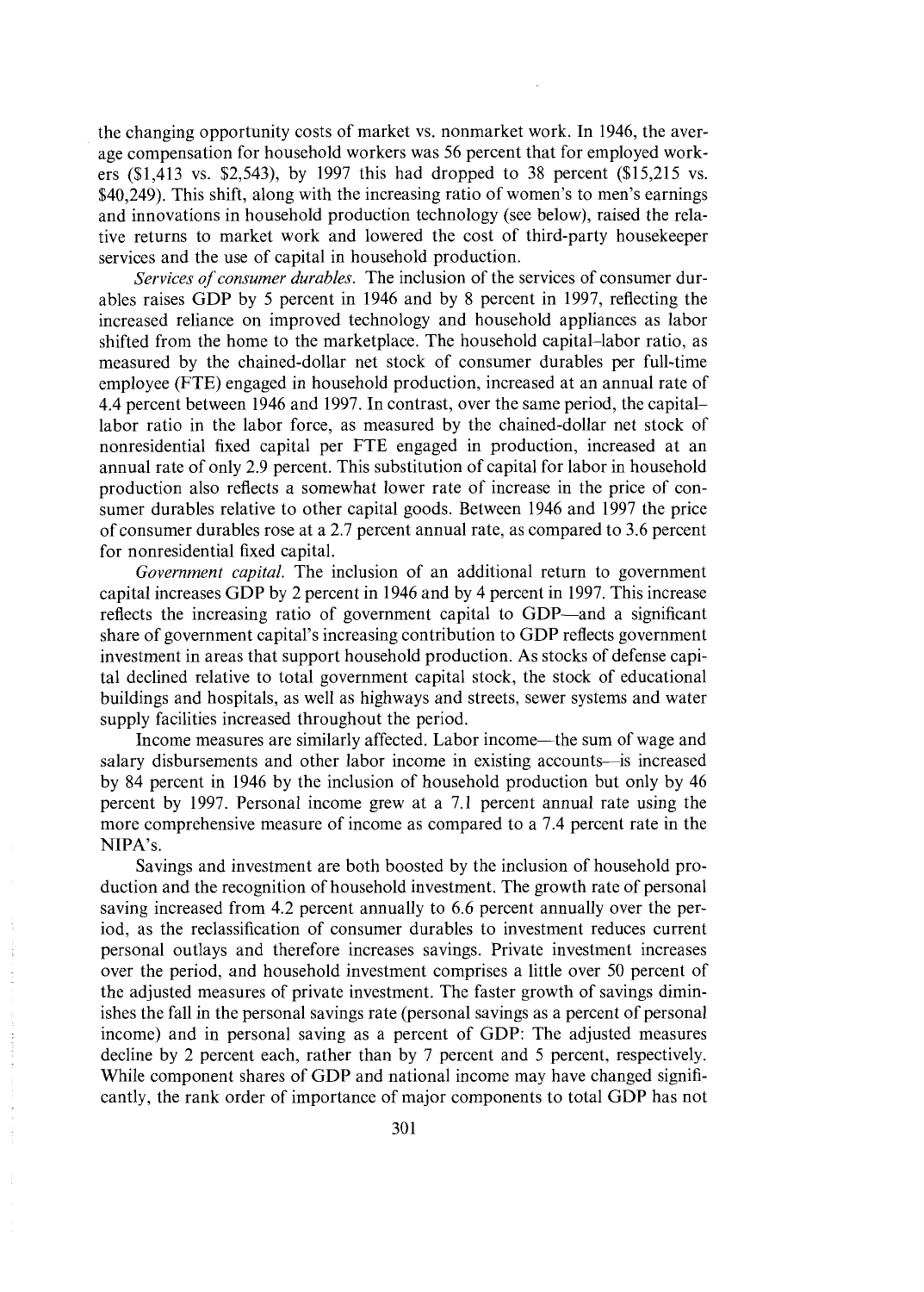changed as a result of the recognition of household production. For instance, despite the reduction of government expenditures from 18 percent to 16 percent of GDP in 1997, government remains the second largest contributor to GDP.

# 1.1 1. *Satellite-Input Output Account for Nonmarket Household Production, 1992*

The information provided by the time series, despite the underlying conceptual and methodological difficulties, is useful in providing answers to some of the questions presented in the introduction-especially those that consider household production relative to other sectors or U.S. production relative to other countries. The other questions, however—those that consider the sources of household income and savings, the impacts of time-saving technologies, or the tradeoffs between home-based and market production, require more in-depth information about the household itself. For this type of analysis, the total production of the household must be broken down into its component parts, and those components further broken down into the materials and labor used in their creation. This type of examination calls for an Input-Output analysis of the household, as illustrated below. The impacts of these entries and adjustments are summarized in Table 3.

# 1.12. *Entries and Adjustments*

The entries and adjustments reflected in the shaded sections of Table 3 below correspond to those made in the 1946-97 time series (this table is abridged to show only the relevant adjustments; conventional industries are not explicitly shown but are counted in the totals).<sup>14</sup> Rows are added to incorporate the commodities produced and consumed by households; the entries in these rows show that these commodities are consumed only by households-they are not sold as intermediate inputs to any other industries. Rows are also added to incorporate the value added by the nonmarketed services of unpaid household labor (which corresponds to employee compensation), the services of consumer durables, owner- and tenant-occupied housing, and the additional return to government capital. (The services of housing are included in conventional GDP as a component of PCE; their treatment in this analysis is only a reclassification, not an adjustment.)

Columns are added to incorporate household industries, each of which corresponds to a specific time-use activity. The entries in these new columns show that household industries "purchase" value added components-labor and capital, as well as intermediate inputs from other industries, but not from other household industries. (In the abridged table, household industry purchases of intermediate inputs are aggregated in the row "total intermediate inputs." These inputs consist of the reclassification of several conventional PCE categories as intermediate expenditures rather than consumption—that is, as household industry purchases of raw materials for production. (They have been deducted from PCE; instead, their value is reflected in final uses as components of the value of products purchased for "household own consumption.") **A** comprehensive picture of household activities requires an additional column to reflect "other household

<sup>&</sup>lt;sup>14</sup>The detailed table is available from the authors on request.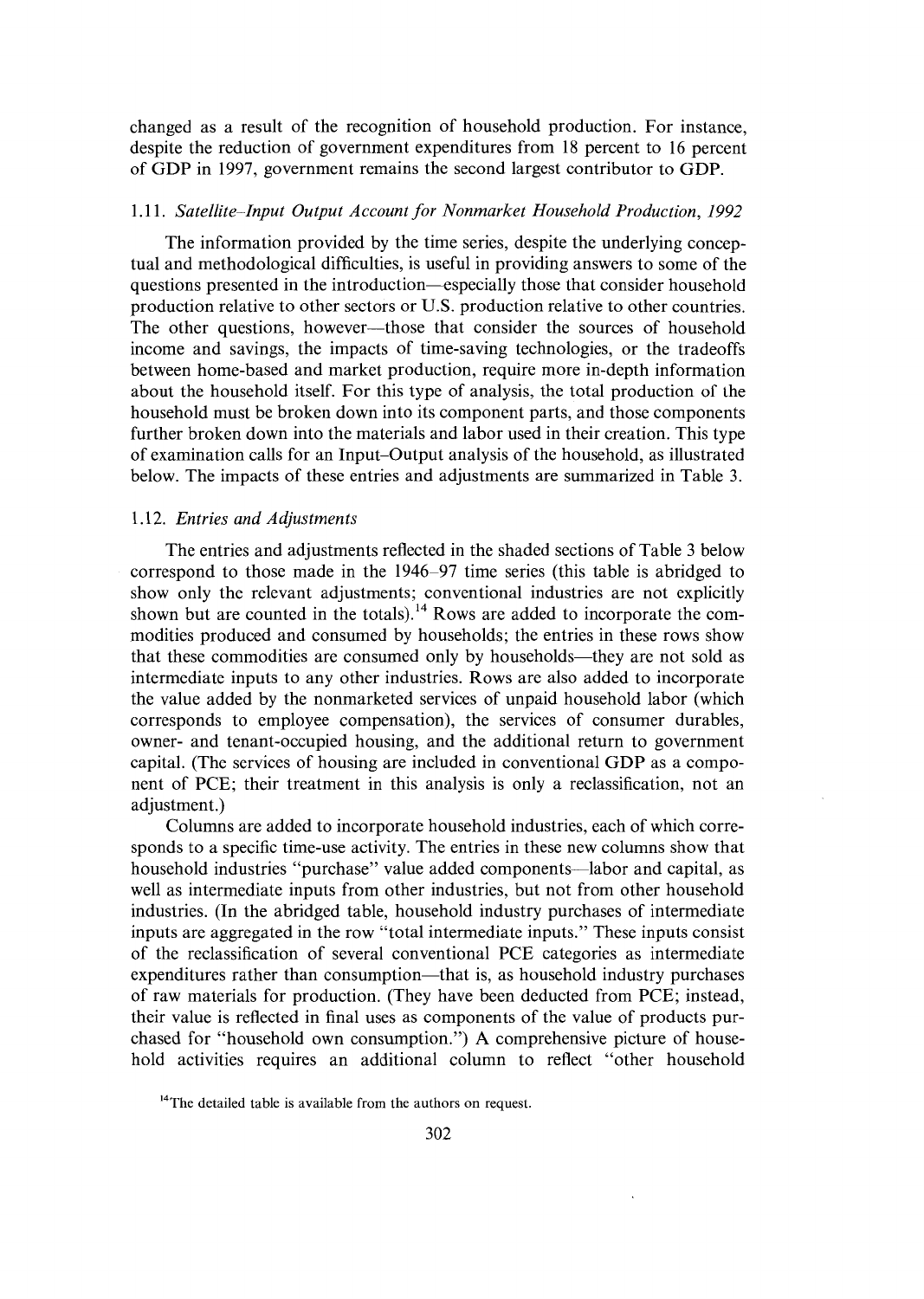FINAL USES (GDP) **INDUSTRIES** l. HH. Total  $\frac{Own}{C \circ n}$ HH. HH. Other com-Other<br>Indus-Total H.H.<br>Child H.H.<br>Health HH. HH. H.H. HH uu. H.H. Inter-Final modity Other  $\frac{\text{sump}}{\text{top}}$ Market Invest-ĦĦ. H.H. Manage- Anmal, H.H. Yard Shop-Food<br>Prep. Clean-HH. GDP  $H$  H **Trice** mediate  $(PE)$ ment uses output niir Travel plant Repair. care care Services work ing Laundry ment **COMMODITIES** 717.32<br>333.05<br>89.87 717.32 717.32 H.H. food prep<br>H.H. cleaning<br>H.H. izmangga<br>H.H. managga<br>ment<br>H.H. animal. 333.05 335.05 **89.87**  $89.8$ 348.52 348.52 348.52 55.78 55,78 55.7 n mannen<br>H.H. repair,<br>main. \$0.16 80.16  $80<sub>1</sub>$ 79.79<br>526.91<br>700.96<br>184.16<br>730.94  $\overline{N}$  $79.7$ mant.<br>H.H. yardwork<br>H.H. childcare<br>H.H. shopping<br>H.H. services 526.91 526.9 700.96 700 H 184.16<br>184.16<br>790.94 in i 790.94 259.64 259.64<br>021.70 1.021.70 HH travel 1.021.70 Other H.H. 691.28 2,084.43 3,299.88 **All** other  $524.17$ ommodities 419.34 44.00 1.35 243.69 6.16 2.36 12.69 309.16 632.88 2.77 705.76 111.78 103.76 4,368.747,184.444 Total interotal inter-<br>mediate inputs 419.34 44.00 1.35 243.69 6.16 2.36 12.69 309.16 632.88 2.77 705.76 111.78 103.76 4,588.747,184.44 VALUE ADDED Compensation 3,655.13 of employees Unpaid<br>household 156.89 73.67 127.89 na  $67.20$ 58 P.A ISS 35 58.85 labor. 257.53 250.01 76.57 90.67 42.92 Services of consumer<br>durables 9.18 422.08 4.23 11.26  $5.29$ 17.95 -5.50  $6.51$ 30.  $\sqrt{2}$ 418 -13.52 18.51 Housing 6.21 10.79 495.85 4.90  $15.89$  $4.97 - 13.23$  $7.65.$  $3,62$ 5.68 21.74 21.09 6.46 services<br>Services of governmen<br>capital 389.93 Other value 1,850.53 added Total value 8488.68 917.93 5.895.59 77.80 67.10 217.761 68.07 181.39 85.18 147.86 49.62 197.98 289.05 88.52 104.83 added Total industry 15,673.13 700.96 184.16 790.94 259.64 1021.70 10.484.34 55.78 80.16 79.79 526.9 717.32 333.0 89.87 348.52 output

TABLE 3 ILLUSTRATION OF AN EXTENDED INPUT-OUTPUT ACCOUNT FOR HOUSEHOLD PRODUCTION

 $303$ 

the companies of the companies and the

and a consequence of the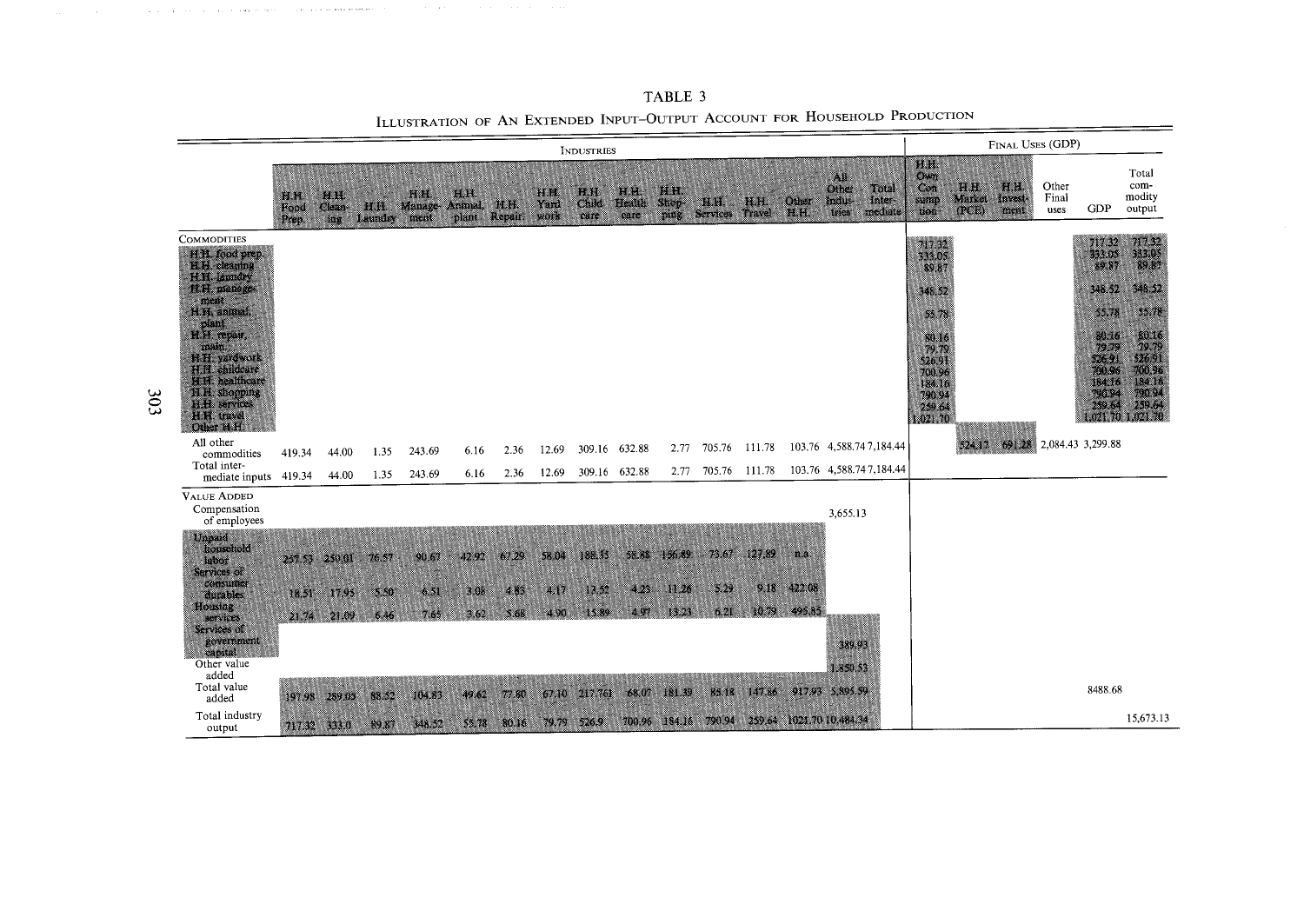activities." Though these activities, such as sleep and leisure, are not productive according to the definition applied here, they do use intermediate inputs and are not purchased in the market.

Finally, columns are added to disaggregate conventional personal consumption expenditures (PCE) into PCE and investment. Intermediate expenditures are deducted from PCE, as noted above, and expenditures on consumer durables are moved to a new column for household investment. The remaining PCE expenditures are renamed household market consumption to highlight the distinction between this sum and conventional PCE. Finally, a column for Household Own Consumption reflects the household's own use of its output.

As in conventional 1-0 tables, the sum of total intermediate purchases and value added by all industries equals the total output of all commodities. Similarly, the sum of value added across all industries equals the sum of GDP across all commodities.

## 1.12. *Estimates and Their Impact*

Incorporating these satellite estimates increases the 1-0 estimate of GDP for 1992 by 36 percent (the same percentage increase as the time series estimate for 1992). The additional value added by nonmarket household industries makes up the bulk of this increase.

Households, as reflected by PCE, have historically made up the largest portion of GDP. However, this expanded view reveals that households contribute more than their final consumption. For instance, the output of the household commodity "food preparation" is \$717 billion in 1992, compared to \$253 billion of PCE on prepared meals in the marketplace. Similarly, PCE on "Cleaning, storage, and repair of clothing and shoes" is only \$11 billion in 1992, while household laundry output is valued at \$90 billion—a conservative figure given that it does not include any intermediate inputs other than utilities (as the 1-0 commodity "cleaning and toilet preparations" cannot be further disaggregated, the entire category, including expenditures on laundry cleaning products, was attributed to the household cleaning industry rather than the household laundry industry). \$2,596 billion or 62 percent of the conventional PCE estimate of \$4,209 billion in 1992 was actually spent on intermediate goods used in the household production process. Another \$618 billion of housing services is actually household value added and \$471 billion spent on consumer durables is actually investment (investment also includes investment in new construction, classified as business investment in the conventional accounts). Only \$524 billion or 12 percent of the conventional estimate of final consumption expenditures is actually final consumption; adding household own-consumption to this remaining market consumption yields a new estimate of consumption, 91 percent of which is made up of own consumption.

# 1.13. *Uses of Household Production Accounts*

The prototype satellite account estimates presented here build on the efforts of previous researchers to more comprehensively reflect the household as a producer. In extending previous analyses, the time series estimates of household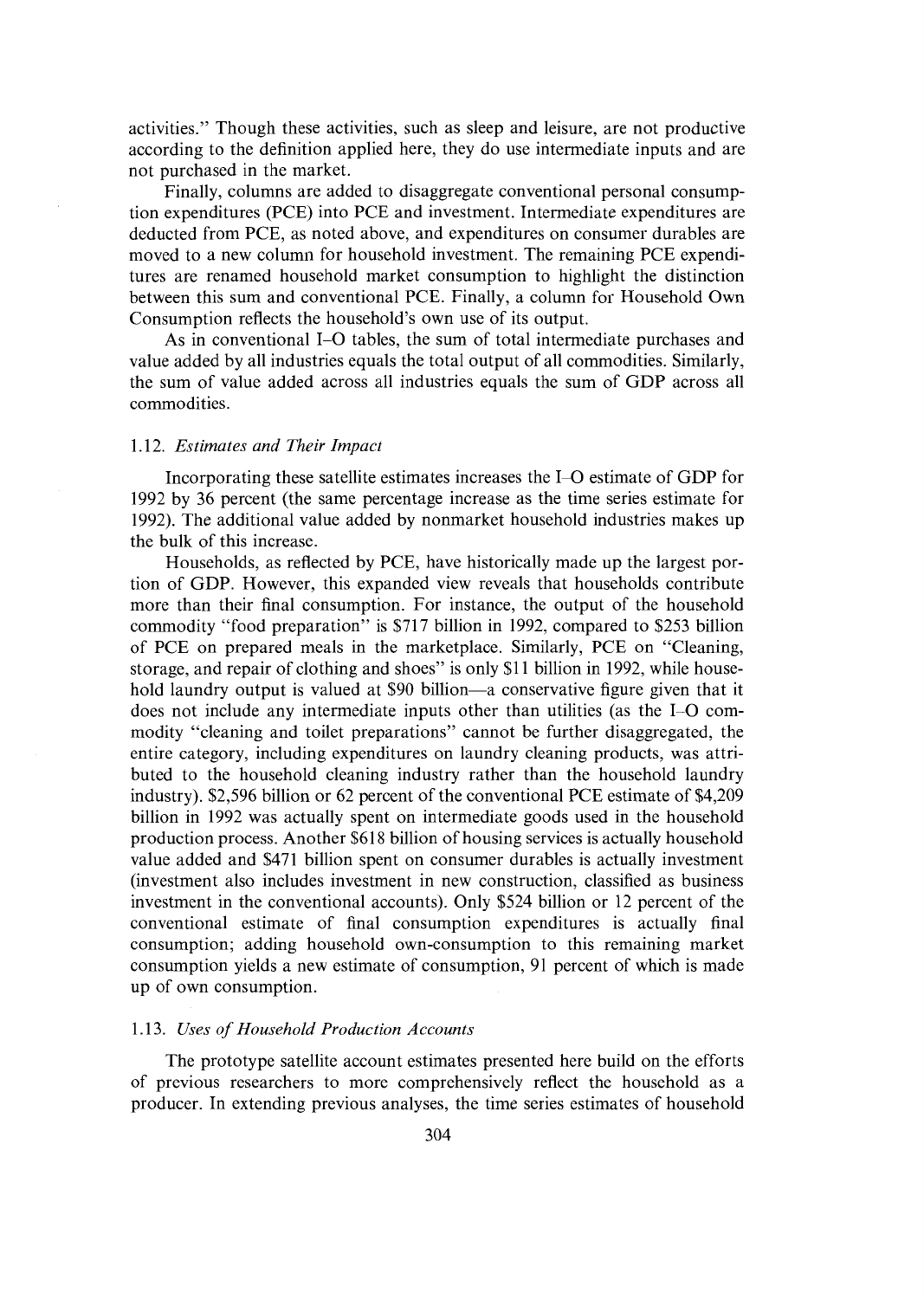production presented in this paper suggest that the growth of post-war GDP in the United States has been overstated by ignoring household production. The extension of earlier analyses to a more detailed Input-Output framework illustrate how a satellite account could be useful to the analysis of consumer spending, and the impact of changes in specific industries, prices, or of taxes on the household, other industries, products, and incomes. Further, the nominal estimates presented here provide an overview of the rough order of magnitude, and degree of uncertainty, associated with such measures. They also provide an overview of the conceptual, methodological, and source data issues involved in constructing a set of satellite accounts.

Household production accounts can be used in either analytical studies or policy evaluation. Most of the analytical issues relate to the functioning of the economy and our view of long-term growth, productivity, production, distribution, and capital formation. Most of the policy issues relate to "gender" policy, involving questions about the distribution of wages, jobs, and opportunities.

The incorporation of household production in satellite accounts would aid analysts of both the household and the market economy by increasing the comparability of statistics across different countries as well as within the same country at different points in time. Household production accounts-along with R&D, natural resource, human capital, and other satellite accounts-would improve estimates of the sources of economic growth and productivity. Extensions to industry, regional, and income accounts would facilitate tracing the impacts on industries, regions, or households of changes in the prices of household vs. market production of goods and services or of changes in taxes and subsidies. Additionally, presentation of the accounts in Input-Output tables would increase the potential for identifying the derived demand for both public and private goods by households.

Indeed, household production accounts would be one of the cornerstones of extended families of satellite accounts. As national accountants move beyond market prices to willingness-to-pay measures of environmental improvements or other magnitudes that involve tradeoffs between marketed goods and nonmarketed or other public goods, expanded income accounts based on market and nonmarket inputs including time and income constraints will become essential. Without such constraints, augmented estimates of GDP could be several *multiples* of existing GDP and would also exceed any reasonable time- or income-constrained estimate.

Other uses of such accounts include examinations of gender policy issues, which have been classified as either direct or indirect.<sup>15</sup> Direct policies include those designed to encourage a more equal distribution of both unwaged and waged work between men and women; subsidized education; childcare programs intended to facilitate the entry of women into the labor force; tax incentives designed to reward one-earner households; and incentives designed to encourage the purchase of inputs into household production such as residential housing and consumer durables. Indirect policies include tax laws with unintended effects on

<sup>&</sup>lt;sup>15</sup>For a discussion of gender policy, see Swiebel, 1999.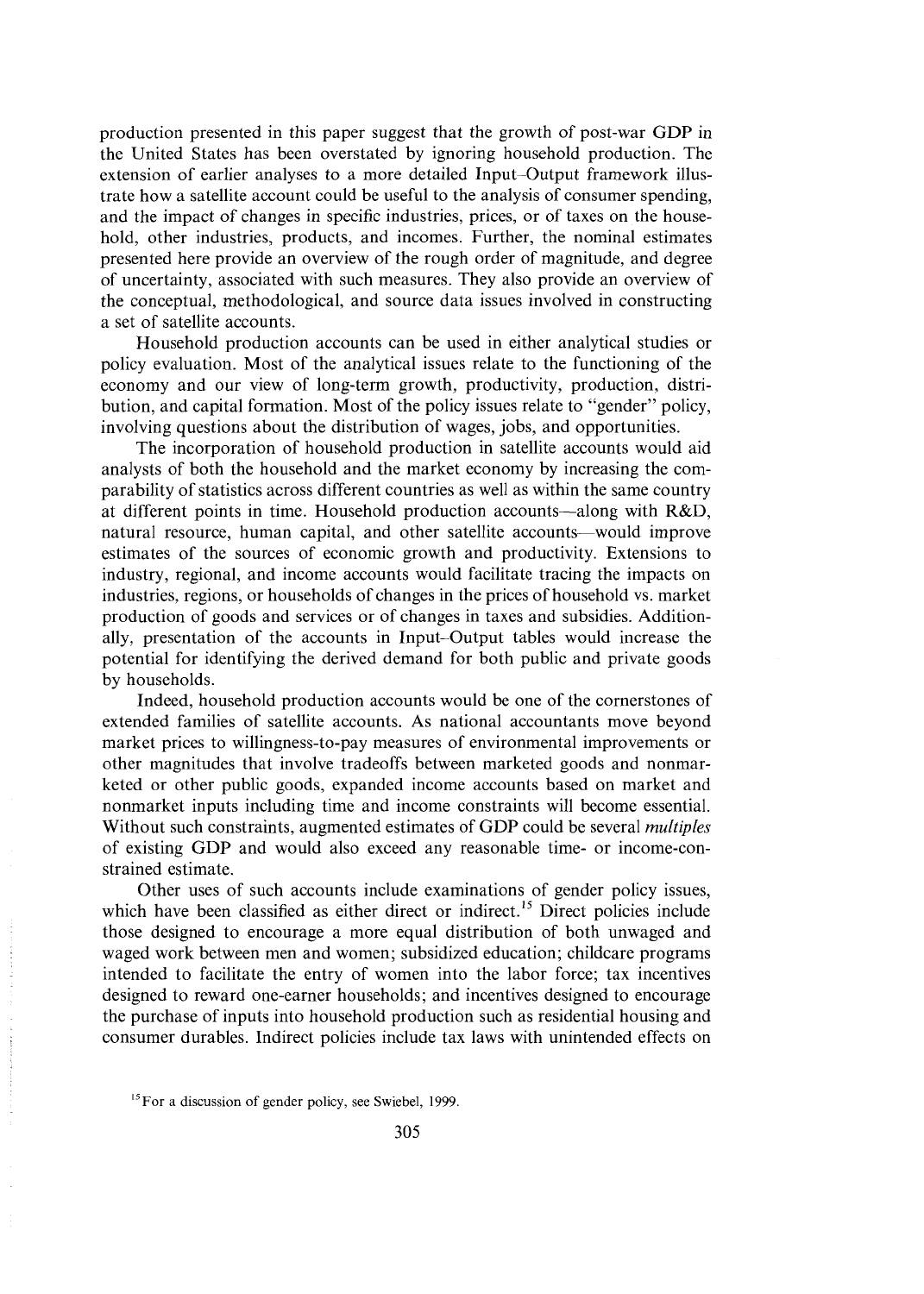household production, such as the high marginal tax rate faced by spouses entering the labor force and the so-called marriage tax.

These policy uses raise interesting questions regarding the choice of valuation in the construction of household accounts. For example, household production accounts based on the value of household wages could be used to develop a lowerbound estimate of the benefits of moving women into the labor force. Using the household production satellite accounts as a baseline, one could estimate the impact of increasing female labor force participation and the attendant effects on an expanded definition of capital formation and productivity. Alternatively, assessing the desirability of subsidized childcare, for example, would call for an examination of the foregone benefits of having a childcare worker care for a child as opposed to its parent. Measurement of these benefits might take the form of an examination of the lifetime income of children cared for by their parents vs. those cared for by professional care-givers, (controlling for education and other factors). Such an approach might be patterned after the work done by Jorgenson and Fraumeni.

All of these alternatives are rather elaborate extensions of the satellite accounts that probably require separate longitudinal, behavioral, and epidemiological research. However basic satellite accounts such as those presented here may prove useful in providing baseline estimates of the aggregate, industry, regional, and distributional impacts of alternative policies that can be used in conjunction with one-off studies of the external benefits and costs of the policies that are being studied.

# 2. DATA SOURCES AND METHODOLOGY

Estimates of the value of household nonmarket services are based on time series estimates of population by gender and labor force participation from BLS and compensation of household employees from BEA, and point estimates of time-use activities. Estimates for 1946-81 are from Robert Eisner's time series, which utilized a number of University of Michigan time-use studies and are consistent with the estimates for 1982 forward.<sup>16</sup> The estimates for 1982–84 and 1986-97 are based on the 1985 University of Maryland time-use survey as summarized by Robinson and Godbey. As the main source of differences in overall time-use over time are the differences in time-use and employment rates across genders, the major source of changes in the **value** of time-use are explained by changes in male-female employment and relative wages over the period. It is unlikely—given the relatively slow changes in time-use within these groupings that the estimates would be significantly affected by more frequent data on time use.

BEA estimates of the depreciation of consumer durables and government capital are added to estimates of the average returns to net stocks (the ratio of personal interest and dividend income to Federal Reserve estimates of household

**<sup>16</sup>**See Eisner, 1989 and Robinson and Godbey, 1997. **A** detailed methodology is available from the authors on request.